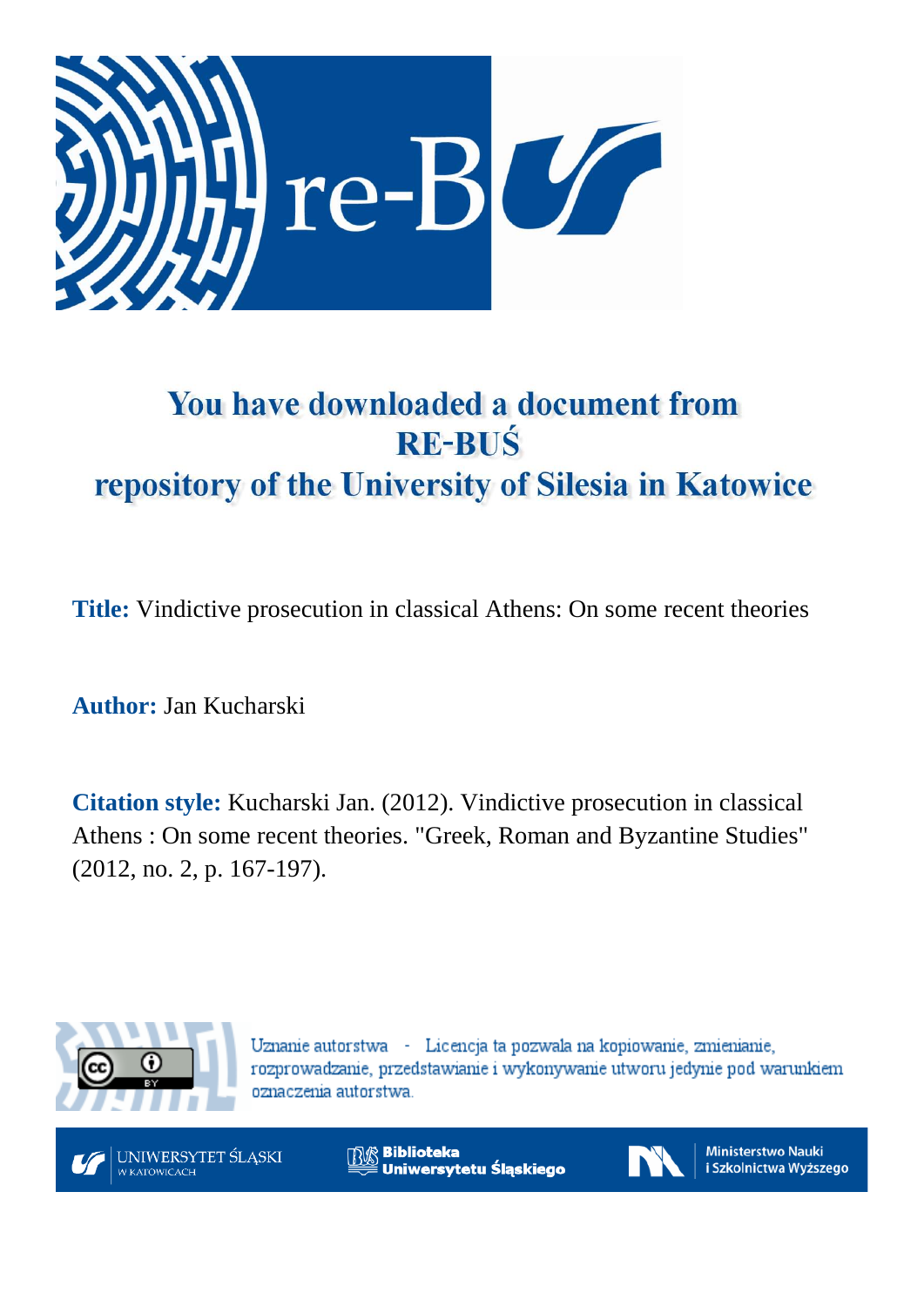## Vindictive Prosecution in Classical Athens: On Some Recent Theories

### *Janek Kucharski*

To avoid the fatal charge of *sycophantia*, any one prosecuting a fellow-citizen for some public offence endeavoured to show that he had private and personal grounds of enmity against the accused; and if he succeeded in proving this it was considered the most natural and reasonable thing in the world that he should endeavour to satisfy his hatred by becoming public prosecutor.

HIS QUOTATION from a Victorian, non-specialist treatise1 eloquently demonstrates that the issue in question is anything but new. Recently however, as THIS QUOTATION from a Victorian, non-specialist treatise<sup>1</sup> eloquently demonstrates that the issue in question is anything but new. Recently however, as sharp-edged discussions on the problem of the 'otherness' of Athenian law and society2 swept through the world of classical studies, it became one of the major theatres of war in the ongoing debate.3 Vindictiveness so unabashedly acknowledged by

<sup>1</sup> A. S. Wilkins, *The Light of the World*<sup>2</sup> (London 1870) 31.

2 S. C. Todd, *The Shape of Athenian Law* (Oxford 1993) 29, "intense otherness" (cf. 64–70); V. Hunter, *Policing Athens* (Princeton 1994) 125–129; P. J. Rhodes, "Personal Enmity and Political Opposition in Athens," *G&R* 43 (1996) 21–30, at 24–25, and "Enmity in Fourth-Century Athens," in P. Cartledge et al. (eds.), *Kosmos*. *Essays in Order, Conflict and Community in Classical Athens* (Cambridge 1998) 144–161, at 145–146.

<sup>3</sup> Closely related to this problem is the recent debate on the Athenian polis as a 'stateless' community with emphasis on the absence of the state's monopoly on the use of force; cf. Hunter, *Policing Athens* 129–153; M. Berent, "Anthropology and the Classics: War, Violence, and the Stateless *Polis*," *CQ* 50 (2000) 260 ff.; M. H. Hansen, "Was the *Polis* a State or a Stateless Society?" in T. H. Nielsen (ed.), *Even More Studies in the Ancient Greek Polis* (Stuttgart 2002) 17–47, at 32–37; G. Herman, *Morality and Behaviour in Democratic Athens* (Cambridge 2006) 216–257; E. M. Harris, "Who Enforced

> ————————————<br>———————————————————— *Greek, Roman, and Byzantine Studies* 52 (2012) 167–197 2012 Janek Kucharski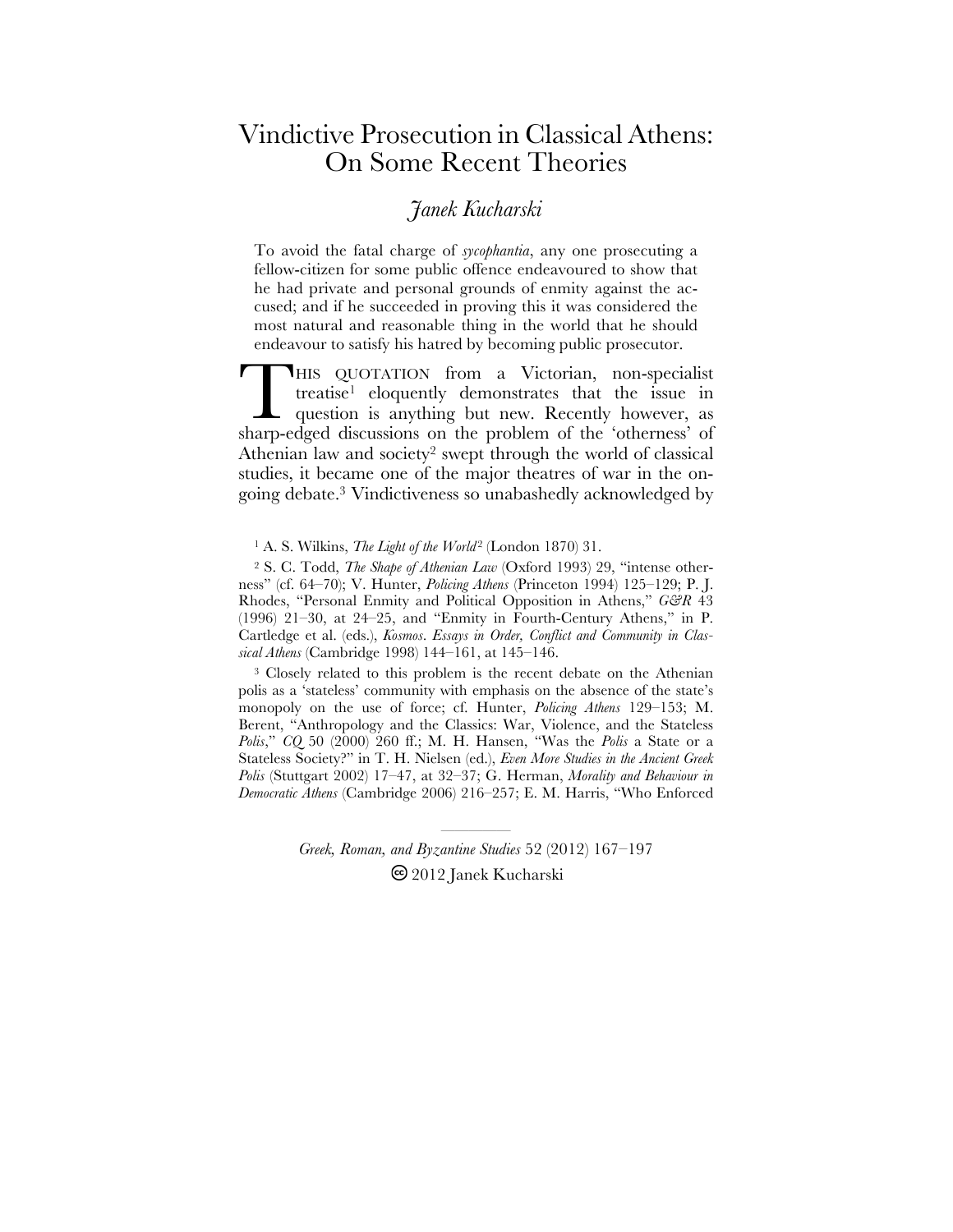the Athenian prosecutors served for one side as the crowning argument in representing classical Athens as a feuding society, one in which "the homicidal violence of the blood feud appears … to have been displaced into other arenas," most importantly the lawcourts.4 For the other side it became a serious obstacle and embarrassment to the picture of a community which deliberately purged its punitive system of the spirit of vengeance, and in which the civic code of behavior in general demanded models of conduct radically opposite to those found in honorbased, feuding societies.<sup>5</sup> The present paper cannot hope to provide a full assessment of these two very different and mutually exclusive views. Both, however, are usually considered as extremes,<sup>6</sup> delimiting thus a spectrum within which much room for discussion—perhaps of somewhat less holistic scope remains open.

Insofar as the area of litigation is concerned, the scholarly consensus was not far removed from what is succinctly stated in the opening quotation.7 The last decade however, along with

the Law in Classical Athens?" in E. Cantarella (ed.), *Symposion 2005*  (Cologne/Vienna 2007) 159–176.

 $\mathcal{L}_\mathcal{L}$ 

4 D. Cohen, *Law, Violence, and Community in Classical Athens* (Cambridge 1995) 84, on litigation as feud; cf. more recently F. McHardy, *Revenge in Athenian Culture* (London 2008) 94–99.

5 Herman, *Morality* 201 (this book contains much of Herman's earlier research on the subject); cf. his critical review of Cohen, *Law, Violence*, in *Gnomon* 70 (1998) 605–615. Further bibliography on this view, n.9 below.

6 Cf. R. Osborne, *Athens and Athenian Democracy* (Cambridge 2010) 200 ("extreme"); L. Rubinstein, *Litigation and Cooperation. Supporting Speakers in the Courts of Classical Athens* (Stuttgart 2000) 178 ("most radical interpretations": along with Cohen, however, she cites Osborne and Todd). See also Christ's overall sympathetic review of Cohen's *Law, Violence*, in *BMCR* 1996.6.12, and Osborne's review in *CR* 47 (1997) 86–87.

7 Cf. J. H. Lipsius, *Das Attische Recht und Rechtsverfahren* II (Leipzig 1908) 238; J. O. Lofberg, *Sycophancy in Athens* (Menasha 1917) 21; R. J. Bonner and G. Smith, *The Administration of Justice* II (Chicago 1938) 41–42; K. J. Dover, *Greek Popular Morality* (London 1974) 182 ff.; for more recent assessments see Rhodes, in *Kosmos* 156 and esp. n.44; M. Christ, *The Litigious Athenian* (Baltimore 1998) 155; D. Allen, *The World of Prometheus. The Politics of Punishing in*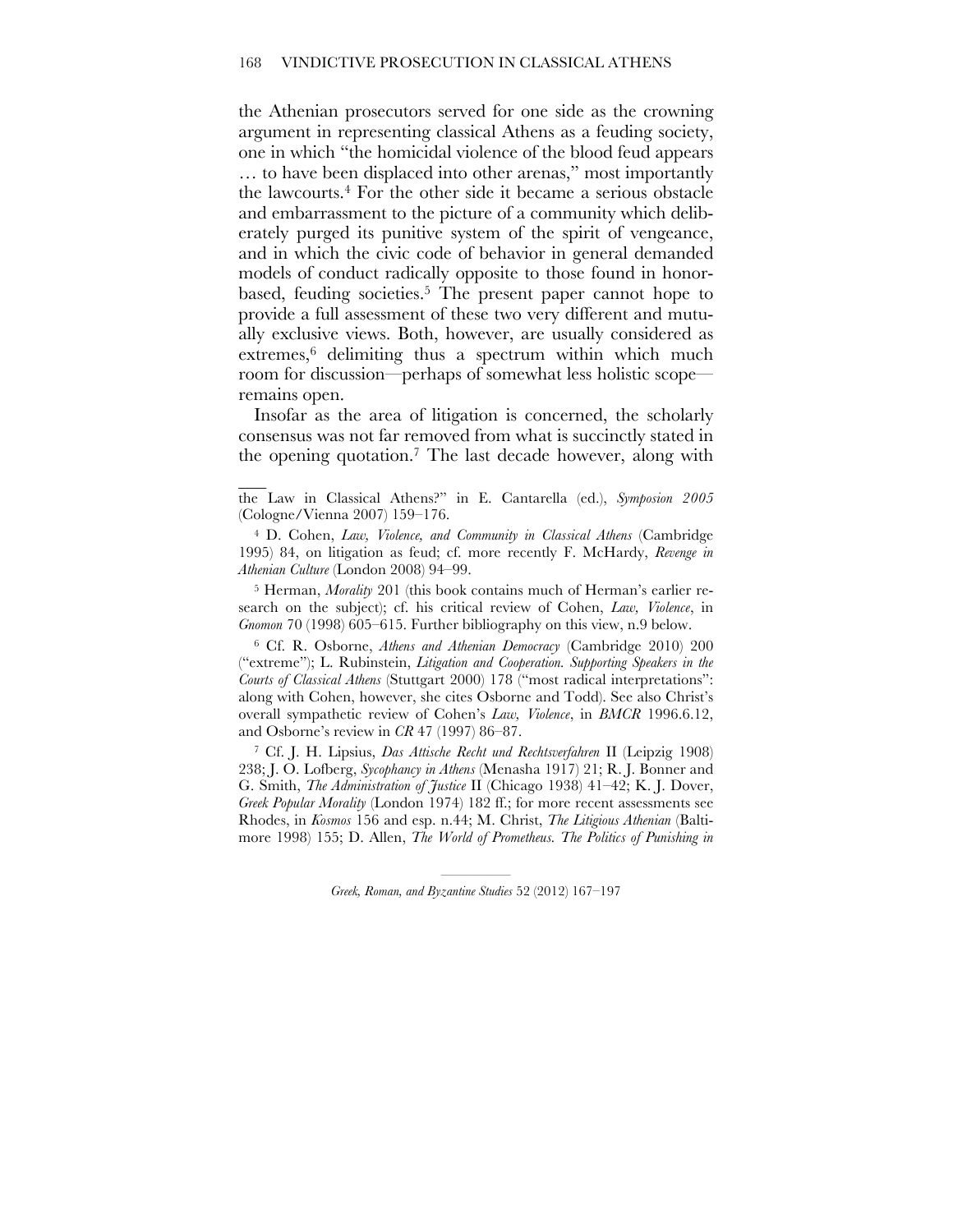some more balanced assessments,<sup>8</sup> has seen a vigorous defense of a radically divergent position according to which motives such as enmity or revenge were generally out of place in the Athenian courts.<sup>9</sup> Understandably, this has been approached with caution and reservations in more recent scholarship.<sup>10</sup> Given their importance to our understanding of the working of the Athenian legal system and civic ideology, however, the issues raised in the present controversy merit detailed scrutiny.

To declare that a personal agenda is unsuitable for court is not, of course, to rule it out altogether. A personal wrong could be the very subject of prosecution, and not just the prosecutor's personal motive. Such a lawsuit was in some cases procedurally

 $\overline{\phantom{a}}$ 

9 A. Kurihara, "Personal Enmity as a Motivation in Forensic Speeches," *CQ* 53 (2003) 463–477; E. M. Harris, "Feuding or the Rule of Law? The Nature of Litigation in Classical Athens," in *Symposion 2001* 125–141, esp. his criticism (133 n.23) of Christ's response in the same volume; Harris, *Democracy and the Rule of Law in Classical Athens* (Cambridge 2006) 405–406 (orig. in *Dike* 2 [1999]), 421–422 ("afterthoughts"). The quotation comes from Herman's *Morality* (200–201), which is also to be counted among these studies (esp. 191–194, 276–277—with some divergent conclusions).

10 Cf. Phillips, *Avengers* 20 n.14; D. M. MacDowell, *Demosthenes the Orator* (Oxford 2009) 170 n.58; S. C. Todd, *A Commentary on Lysias, Speeches 1–11* (Oxford 2007) 616 (on Lys. 9.10); Alwine, *Rhetoric* 78–79.

*Democratic Athens* (Princeton 2000) 151–156; Cohen, *Law, Violence* 72 ff., 86– 118.

<sup>8</sup> M. Christ, "A Response to Harris," in M. Gagarin and R. W. Wallace (eds.), *Symposion 2001* (Cologne/Vienna 2005) 143–146, and his earlier *Litigious Athenian* (esp. 154–159); L. Rubinstein, "Differentiated Rhetorical Strategies in the Athenian Courts," and D. Cohen, "Crime, Punishment, and the Rule of Law in Classical Athens," in M. Gagarin and D. Cohen (eds.), *Cambridge Companion to Ancient Greek Law* (Cambridge 2005) 129–145 (esp. 131–132) and 211–235 (these two studies cover more limited ground); D. Phillips, *The Avengers of Blood. Homicide in the Athenian Law and Custom* (Stuttgart 2008) 15–29 (whose scope, however, extends far beyond vindictive prosecution, discussed briefly at 19–20 and 23–24); most recently A. Alwine, *The Rhetoric and Conceptualization of Enmity in Classical Athens* (diss. Univ. of Florida 2010), as well as his forthcoming book on the same subject (I thank Dr. Alwine for granting me permission to refer to the typescripts of both).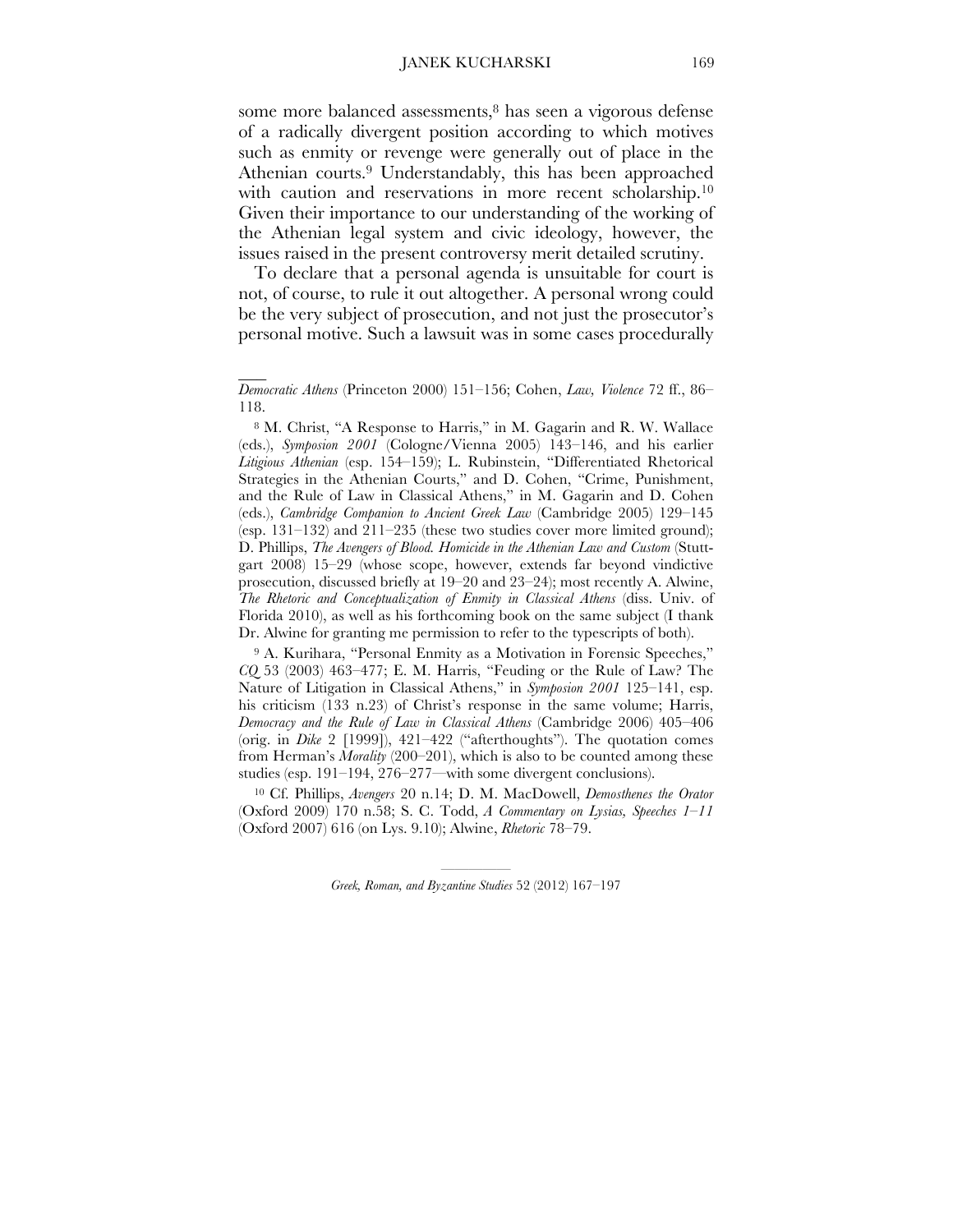limited only to the aggrieved party, while in others it extended to any volunteer who enjoyed the required citizen rights (*ho boulomenos Athēnaiōn hois exestin*) and wished to act as a thirdparty prosecutor on behalf of the victim. Of such altruistic prosecution, however, we hear next to nothing, and it seems a fair guess that for the most part cases of this kind were also taken to court by the wronged persons themselves.11

Lawsuits open to volunteer prosecution are usually—following the ancient practice—described as 'public' (*dikai dēmosiai*), while those available only to the victim or his closest kin, as 'private' (*dikai idiai*). This distinction will be used in the discussion to follow. It should be kept in mind, however, that such phraseology runs the risk of inviting anachronistic presuppositions related to modern categories of civil and criminal law, torts and crimes, etc., which do not always square well with Athenian practice—all the more in that in classical Athens the choice of procedure, public or private, was frequently a matter of considerable flexibility.12 In any event, as long as it was the aggrieved party who took upon himself the task of prosecuting for the wrongs suffered, such lawsuits were inherently bound up with personal motivation.

There were, however, cases of wrongdoing with no particular individual victim, save the entire community at large. These too were brought to court by volunteers; in fact a majority of known public procedures dealt with wrongs of this kind.13

11 Cf. Christ, *Litigious Athenian* 119–129; cf. Osborne, *Athens* 172 ff., 184– 190 (orig. in *JHS* 105 [1985]). Even in cases of *eisangelia* on behalf of orphans, third-party prosecutions are scantily attested: Is. 11; [Dem.] 58.30–34; perhaps also the recently-discovered fragments of Hyperides' *Against Timandros*, cf. D. Whitehead, "Hypereides' *Timandros*: Observations and Suggestions," *BICS* 52 (2009) 138–148 (suggesting, however, that the orphan himself was prosecutor).

12 The *locus classicus* is Dem. 22.25 ff.; on a more specific level (*dikē aikias* vs. *graphē hybreōs*) this is brought out in Dem. 54.1. The standard work on the subject is Osborne, *Athens* 171–204 (with the recent endnote).

13 A definite categorization, however, may not always be advisable; a public prosecution for impiety, for example, could be based on a charge of

<sup>————————————&</sup>lt;br>———————————————————— *Greek, Roman, and Byzantine Studies* 52 (2012) 167–197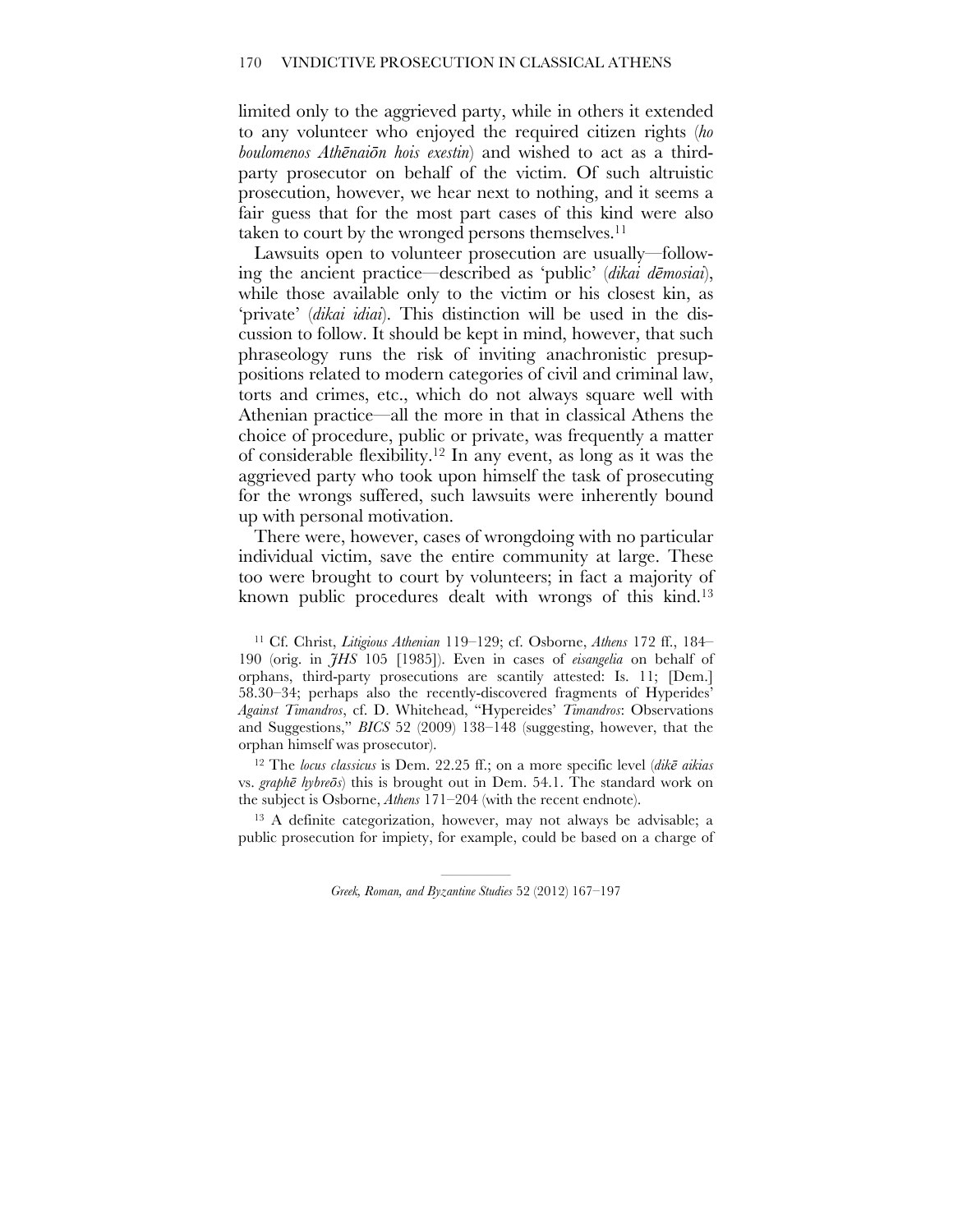Since the prosecutor here was not the victim of the offence, his action truly deserved the qualification 'volunteer', and he himself, as it may seem, selflessly undertook the task to act on behalf of the polis. To be sure, some volunteers did also have their own personal accounts to be settled through such public lawsuits, but, as we have been recently advised, "one should not generalize from a few isolated cases."14

#### *Norms and numbers*

 $\overline{\phantom{a}}$ 

There are in total thirty-one preserved (at least in considerable amount) public prosecution speeches.<sup>15</sup> Of these, five explicitly or implicitly deny any suggestions of personal enmity.16 This is a considerable figure, which does not necessarily merit the disregard shown it by some historians of Athenian law and society.17 On the other hand, however, the public

16 Lys. 22.1, 31.2; Dem. 19.221, 23.1; Lyc. 1.5–6. It should be noted that Dem. 19.221 (personal enmity) is to some extent contradicted by 19.17 (political enmity; see below); the incompletely preserved Lys. 26 on the other hand denies prosecuting as a favor to a friend (15).

17 Cf. Allen, *World of Prometheus* 39–40, and "Changing the Authoritative

cutting an olive stump (possibly Lys 7; cf. Osborne, *Athens* 196) or of personal assault during a festival (entertained in Dem. 21.51).

<sup>14</sup> Harris, in *Symposion 2001* 129; cf. Kurihara, *CQ* 53 (2003) 463–477; Harris seems to have significantly modified his earlier views, cf. his comments on Aeschin. 1 in his *Aeschines and Athenian Politics* (Oxford 1995) 147.

<sup>15</sup> These are: Lys. 6, 12, 13, 14, 15, 22, 26, 27, 28, 29, 30, 31; Dem. 19, 20, 21, 22, 23, 24, 25, [26], [53], [58], [59]; Aeschin. 1, 3; Lyc. 1; Hyp. 1, 4 (Jensen); Din. 1, 2, 3. Cf. Rubinstein, *Litigation* 179, and in *Cambridge Companion* 133 n.10, who does not, however, take into account two Lysianic *dokimasia* 'prosecutions' (26, 31); though not dealing with a specific wrong and not followed by a penalty on conviction (cf. D. M. MacDowell, *The Law in Classical Athens* [London 1978] 168) this procedure was also open to any enfranchised volunteer (*Ath.Pol.* 55.4 with P. J. Rhodes, *A Commentary on the Aristotelian Athenaion Politeia*2 [Oxford 1993] 619). The authenticity of Dem. 25 and [26] is a matter of scholarly debate; I follow here the recent assessments of Rubinstein, *Litigation* 30–32, and MacDowell, *Demosthenes* 310–313, who consider both as genuine fourth-century forensic speeches, but deny the Demosthenic authorship of 26.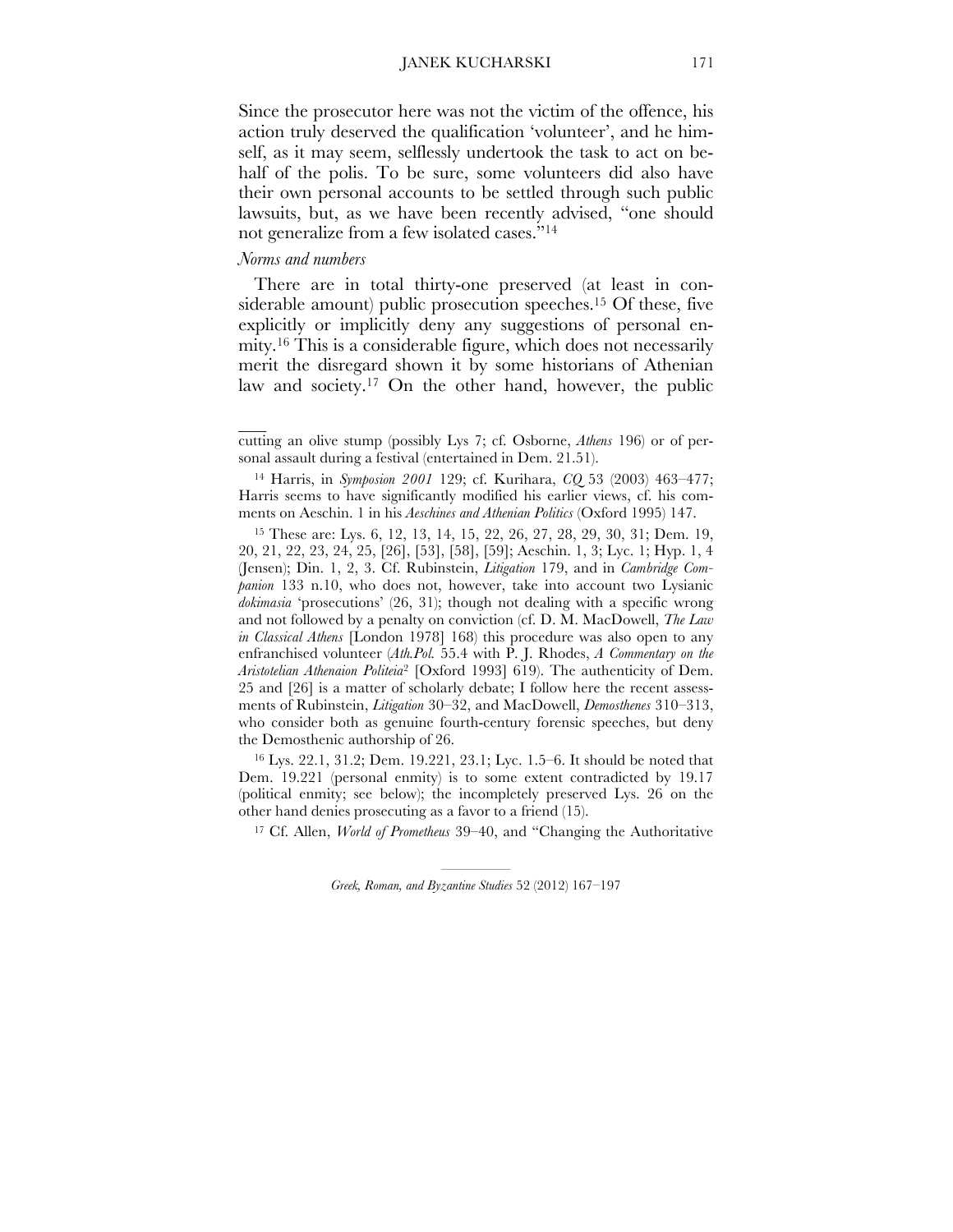prosecutions where the speaker explicitly admits his personal, hostile involvement amount to eleven. 18 Even if we take out the three cases related to individual wrongs, $19$  this still leaves us with eight acknowledged vindictive prosecution speeches as opposed to five where the litigant chose to present himself as a disinterested agent of the state.

Furthermore, following Allen's analysis, it should be pointed out that among the remaining twenty prosecutions which either deny personal agenda (five), or simply make no explicit mention of it (fifteen),  $20$  six were delivered by appointed prosecutors,21 one is, by Athenian standards, an unusual prosecution of a law and not the man behind it (where the adversaries were a board of *elected* advocates with the original proposer among them), $^{22}$  yet another was, in the speaker's own

 $\overline{\phantom{a}}$ 

Voice: Lycurgus' *Against Leocrates*," *ClAnt* 19 (2000) 12–13.

<sup>18</sup> Lys. 12, 13, 14.2, 15.12; Dem. 21; 22.1–4; 24.6–8 (the same enmity as in 22); [53].1–19; [58].1–4, 57–70; [59].1–16, 126; Aeschin. 1.1–3. Cf. Rubinstein, *Litigation* 179 and in *Cambridge Companion* 138. Dem. 25.37 mentions previous litigation (seven prosecutions by the defendant), which may imply personal enmity.

<sup>19</sup> Lys. 12, 13; Dem. 21; on the latter's status as a genuine forensic piece in the light of Aeschin. 3.52 cf. Rubinstein, *Litigation* 208–209 (pro) and MacDowell, *Demosthenes* 246 (uncertain).

<sup>20</sup> Explicitly denied: n.16 above; not mentioned *explicitly*: Lys. 6, 26, 27, 28, 29, 30; Dem. 20, 25, [26]; Aeschin. 3; Hyp. 1, 4; Din. 1, 2, 3; on Dem. 25 see n.18 above.

<sup>21</sup> Dem. 25 (25.13), [26] (*endeixis*); Din. 1, 2, 3; Hyp. 1 (*apophasis*). On elected prosecutors and the relevant procedures (the standard one is *apophasis*) cf. Bonner and Smith, *Administration* II 357–362; MacDowell, *Law* 61–62; Rubinstein, *Litigation* 111–122. Being an elected prosecutor does not preclude personal animosity (cf. Dem. 57.8, 63), but it may considerably affect the speaker's rhetorical strategy, at least insofar as the representation of his motives is concerned; cf. Rubinstein, *Litigation* 196. On the *endeixis* of Aristogeiton see M. H. Hansen, *Apagoge, Endeixis and Ephegesis* (Odense 1976) 141–142.

<sup>22</sup> Dem. 20 (*graphē nomon mē epitēdeion theinai*), cf. 20.146; see also MacDowell, *Demosthenes* 157.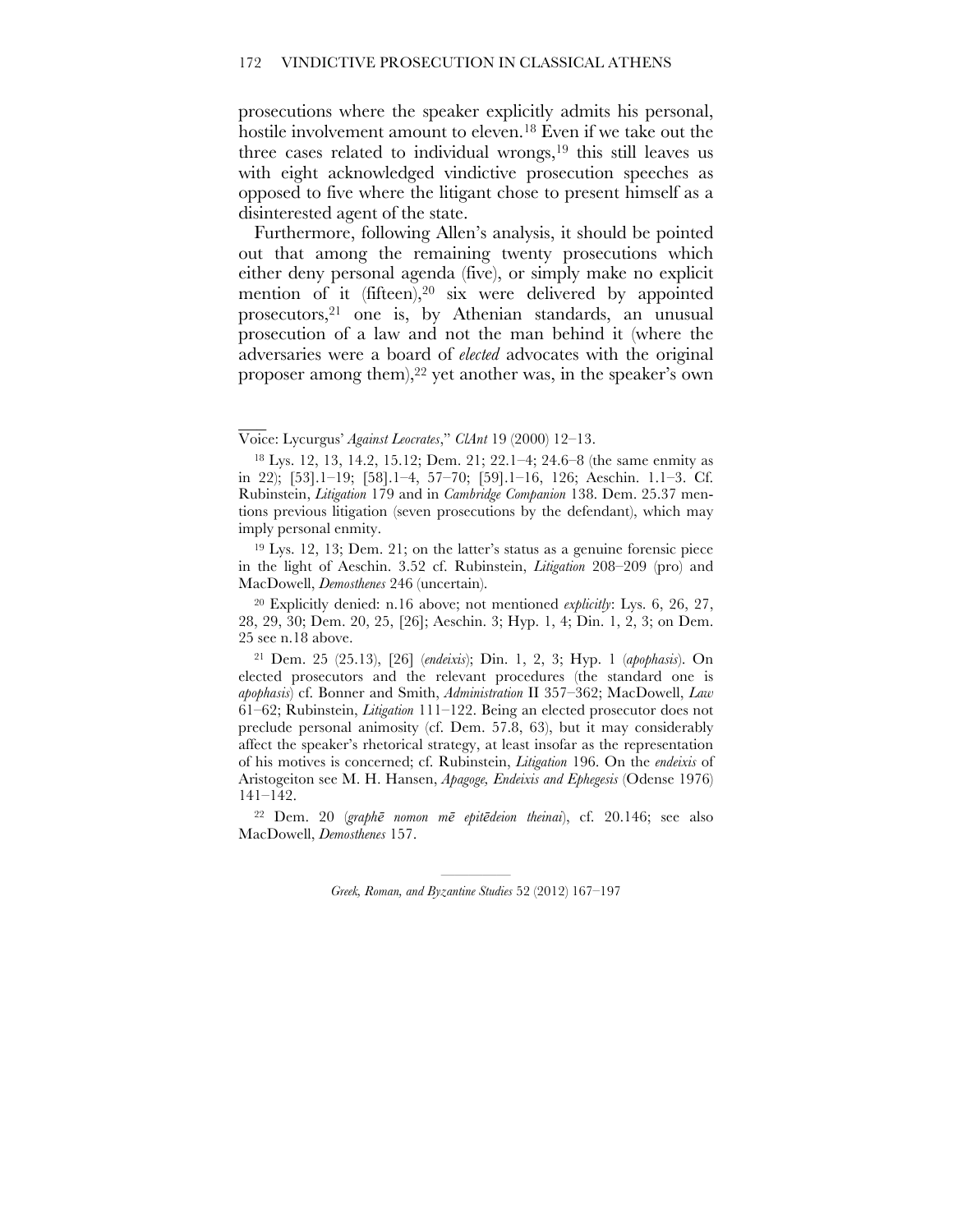words, "forced" upon him by external circumstances,<sup>23</sup> three others, finally, are incompletely preserved, lacking the crucial proem, where the speakers habitually display their reasons for bringing the case.<sup>24</sup> Their reliability in assessing the motivations of volunteer prosecutors is thus limited. This leaves us with only nine public prosecution speeches where personal enmity on the part of the speaker is without any doubt left unmentioned or explicitly denied,<sup>25</sup> against eight where it is paraded.26 So much for the "few isolated cases."

This discussion of the figures and numeric proportions within the corpus of extant prosecution speeches (whose representative value as a whole is far from obvious) is enough to show that vindictive motivation stands out quite prominently among them, though far from appearing as a standard, let alone a required rhetorical strategy, as one might be led to assume e.g. on the basis of Lysias' programmatic statement on prosecutorial enmity.27 But still it is a great embarrassment to the opposite view that public litigation in classical Athens remained untainted by the spirit of revenge—the view *apparently* encapsulated in Lycurgus' claims to disinterestedness in his prosecution of Leocrates.28 Unless, of course, the surviving

<sup>23</sup> Lys. 22.1, "I am forced to prosecute" (ήνάγκασμαι κατηγορεΐν). On the circumstances see below.

 $^{24}$  Lys. 6, 26; Hyp. 4. On Lys. 26 see n.16 above. Lys. 27, 28, and 29 are labeled in the MSS. as *epilogoi*, which may either mean 'peroration' or 'supplementary speech' (i.e. *synēgoria*), cf. S. C Todd, *Lysias. Speeches* (Austin 2000) 281, 287. A recent and authoritative discussion of their status is given in Rubinstein, *Litigation* 27–28, 37–38; they too lack a developed proem, though the same may be said of Lys. 15 (not described as an *epilogos*), where enmity is nonetheless manifested in the brief peroration (12).

25 Unmentioned: Lys. 27, 28, 29, 30; Aeschin. 3; denied: above, n.16.

26 Lys. 14, 15; Dem. 22, 24, [53], [58], [59]; Aeschin. 1.

27 Lys. 12.2; on such a reading see Cohen, *Law, Violence* 72 (his view of the topos of enmity, however, is much more nuanced, see n.93 below). Cf. Aeschin. 1.2. See also Allen, *ClAnt* 19 (2000) 15 ("standard ideological constraint requiring speakers to explain their enmity for the defendant").

28 Lyc. 1.5–6 (cf. Dem. 18.272–273); on such a reading see Kurihara, *CQ*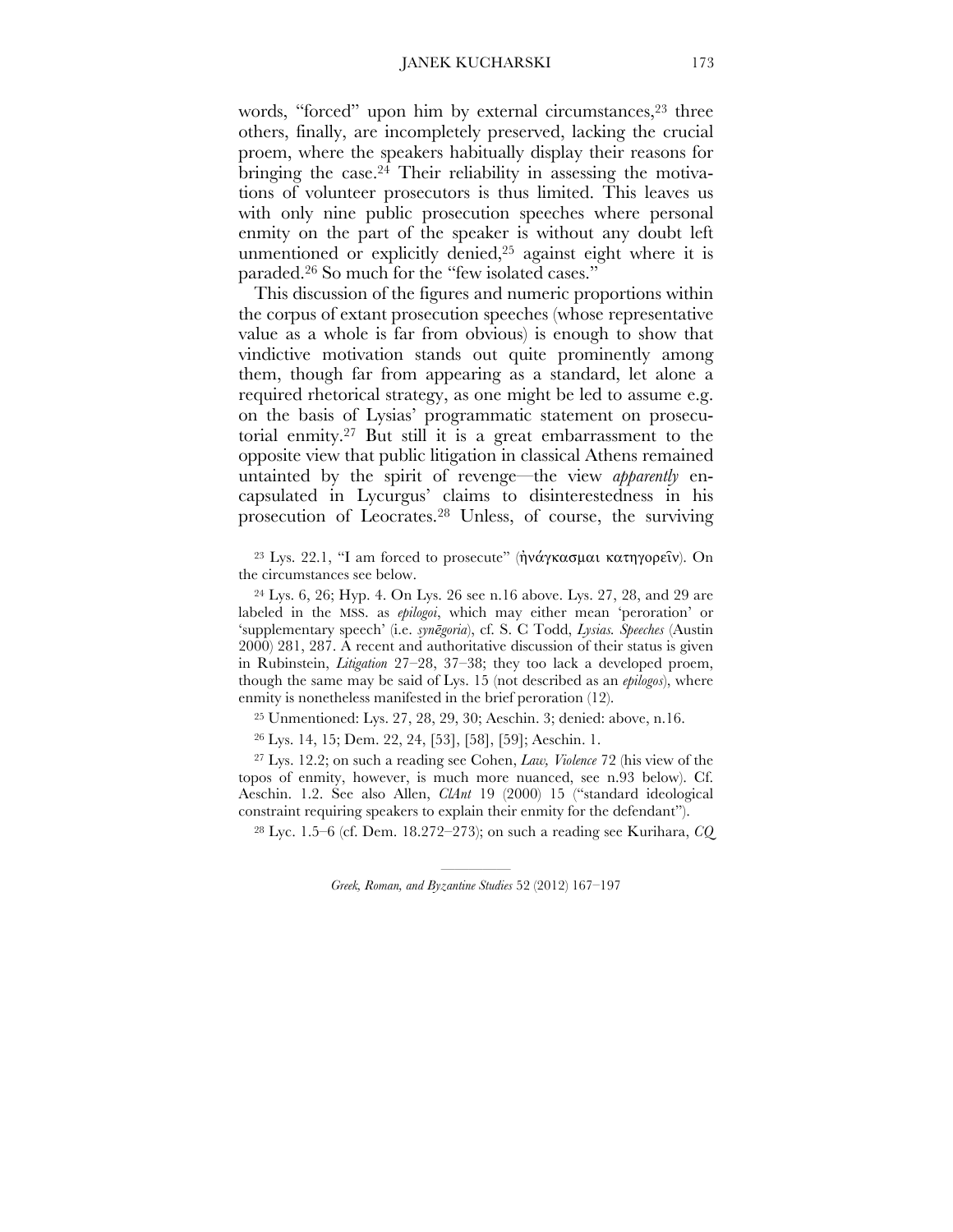nine29 vindictive prosecution speeches are somehow proved to be abnormal, idiosyncratic, and therefore exceptions to the "normative expectation that public suits should not be motivated by private enmity."30

#### *Some exceptions*

 $\overline{\phantom{a}}$ 

Four among the nine were delivered by supporting speakers (*synēgoroi*), whose "relatively free position as συνήγοροι might have led speakers to expose their private enmity<sup>"31</sup> in a manner allegedly unsuitable for the main prosecutors (*hoi grapsamenoi*). This is a fair argument insofar as it receives one-sided, positive support from the *Rhetoric to Alexander*, where the *synēgoros* is indeed advised to produce his personal agenda—either friendship with the co-speaker or hostility towards the defendant—among the plausible motives for joining in the lawsuit.32

There are however three problems with this argument. First, by granting the *synēgoros* the privilege of vindictiveness, we are bound to acknowledge that it was, after all, not completely out of place in the Athenian courts, even if by virtue of his apparently—peripheral persona we were to take it as a motif of secondary importance or indeed exceptional.

This, in turn, brings us to the second point. Traditionally *synēgoria* was considered a phenomenon relatively infrequent and at best collateral to the mainstream form of one-on-one prosecution. More recently, however, it has been clearly dem-

53 (2003) 468–469; Harris, *Democracy* 405; Herman, *Morality* 276–277. On Lycurgus see below.

 $29$  To avoid clumsiness, in the following section I will treat [Dem.] 59.1– 15 and 59.16–126 as separate speeches, both written by Apollodorus, but the first part delivered by his brother- and son-in-law Theomnestus (as the main prosecutor).

30 Kurihara, *CQ* 53 (2003) 466; the following section will deal specifically with his assessments.

31 Kurihara, *CQ* 53 (2003) 470; the speeches in question are: Lys. 14, 15; Dem. 22 and the second part of [Dem.] 59 (16–126).

<sup>32</sup> *Rh.Al*. 1442b13–16 (36.13); cf. the discussion in Rubinstein, *Litigation* 125 ff.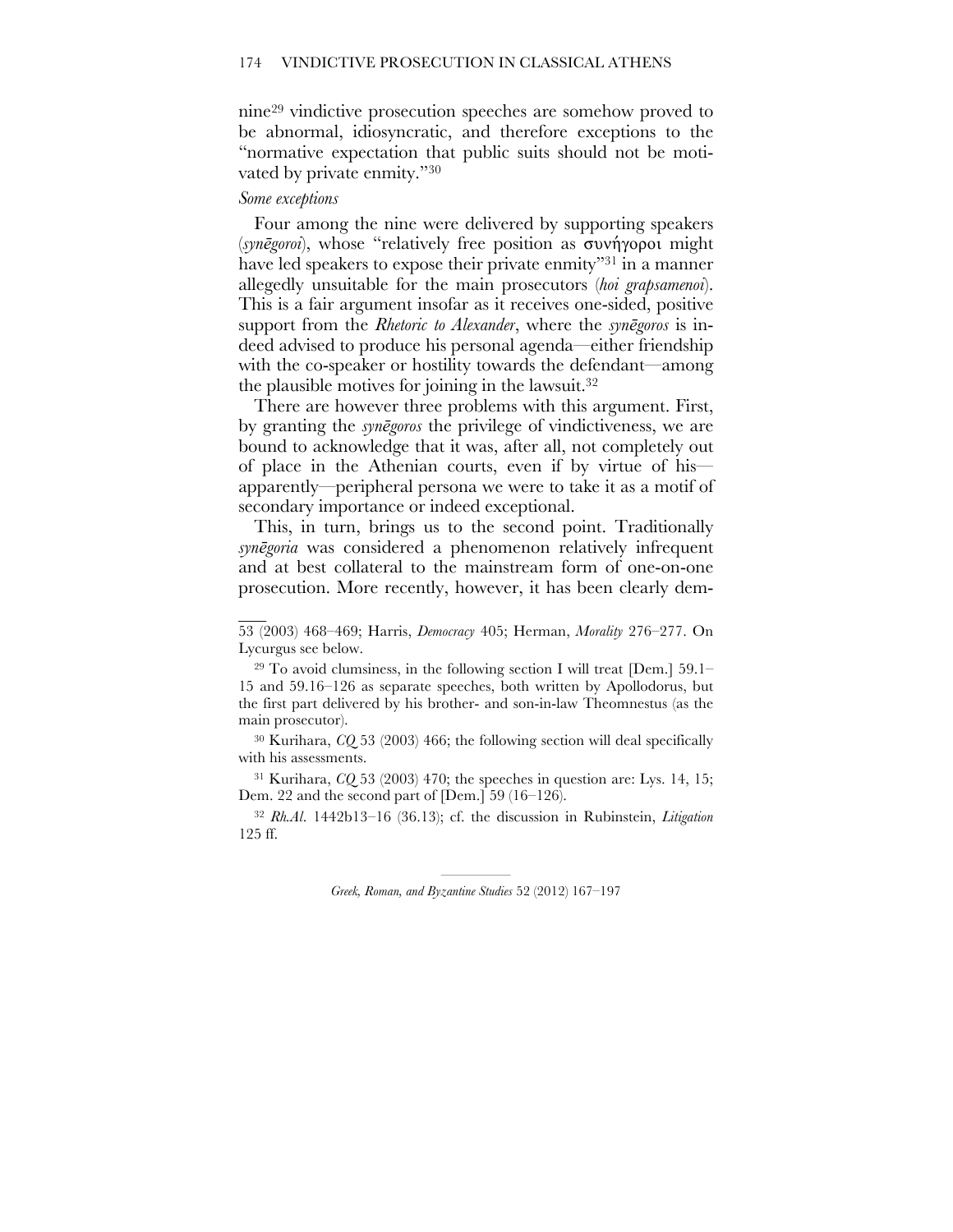onstrated by Rubinstein that, while far from usual, the practice of joint prosecution (and joint litigation in general) was in fact very common in the Athenian courts, and this especially in high-profile public lawsuits.<sup>33</sup> And supporting speakers not infrequently acted as the de facto main litigants.34 *Synēgoria* therefore, itself little short of the norm, can hardly provide an explanation for transgressing the "normative expectations."

Third and most important, the *synēgoros*-argument still leaves us with five vindictive speeches delivered by main prosecutors. Their exceptional nature must be proven along different lines. It has been argued therefore that three of the remaining speakers were *idiōtai*, private citizens—as opposed to professional politicians—to whom the "normative expectation on the private/public distinction in legal activities applied less decisively."35 As it stands, this claim is in need of additional

34 As did Apollodorus prosecuting Neaera ([Dem.] 59.16–126) or Demosthenes defending Ctesiphon (Dem. 18); see also Rubinstein, *Litigation* 133 ff.

35 Kurihara, *CQ* 53 (2003) 475; the private citizen (*idiōtēs*)/politician (*rhētōr, politeuomenos, symboulos*) opposition is a relatively late concept which arguably emerged in the public discourse of Athens somewhere in the first half of the fourth century, cf. L. Rubinstein, "The Athenian Political Perception of the *Idiotes*," in *Kosmos* 125–143, at 127, 140–141. According to the letter of law, a *rhētōr* was any person who (voluntarily) addressed the Assembly, the council, the lawgivers (*nomothetai*), or the courts, cf. M. H. Hansen, *Eisangelia*. *The Sovereignty of the People's Court* (Odense 1975) 12 ff., and *The Athenian Ecclesia II* (Copenhagen 1989) 14 ff. In practice, however, even those who occasionally did take the rostrum were keen on presenting themselves as *idiōtai*, as opposed to the 'regulars' who made it their life; only the latter group therefore are considered politicians *sensu stricto*. It is also worth noting that when the term *idiōtēs* was opposed to the magistrates (who unlike the politicians exercised their political authority *ex officio*) it usually denoted any volunteer speaker of whatever socio-political status; cf. Rubin-

<sup>33</sup> See her meticulous discussion with numbers in *Litigation* 61–65. For a critical assessment of the traditional one-on-one model of Athenian litigation (including the agonal, prestige-related model proposed in Cohen, *Law, Violence*) see Rubinstein 16–21; an attempt to reconcile it with the institution of *synēgoria* has been made in M. Christ's review of Rubinstein, *BMCR* 2002.04.01.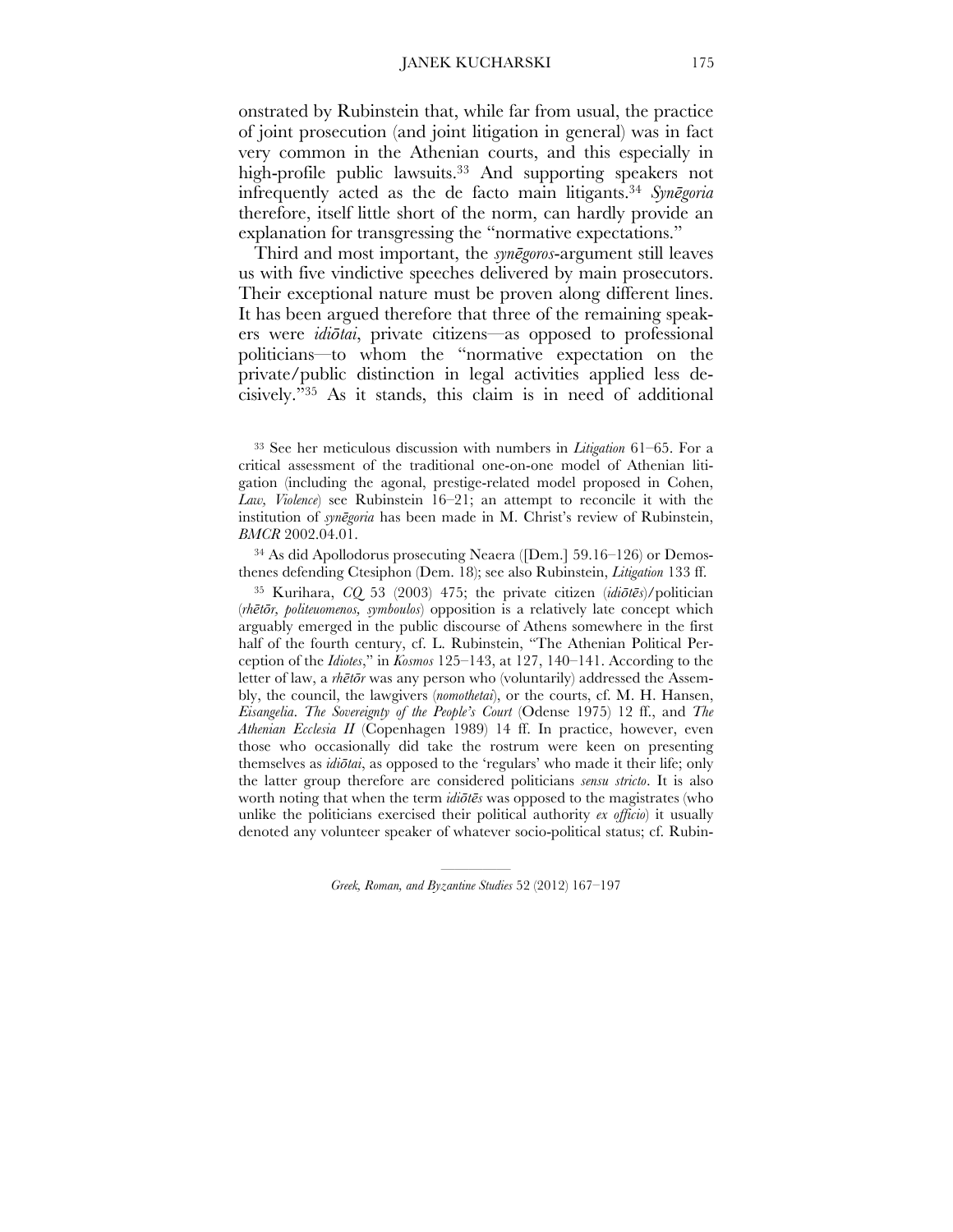support. Some corroboration of it may be tentatively deduced from Demosthenes' vicarious defense of Ctesiphon (*On the Crown*), where it is stated that a "good and honest citizen" (*kalos kagathos politēs*), later identified as a "politician" (*politeuomenos kai rhētōr*), should not expect a jury convened on public matters to "secure the interests of his enmity (*echthra*) and anger (*orgē*)."36 A corresponding statement regarding the proper legal conduct of an *idiōtēs* is yet to be found.

How and why is this supposed to save the normative expectation of the private/public distinction? Now, the usual assumption was that public lawsuits in classical Athens were the exclusive domain of those who had the resources to undertake the risks of high-profile litigation as well as the skills and abilities to withstand the "terrors of the courtroom": the political elite.37 An *idiōtēs* on the other hand, traditionally considered wanting in either or both, would seem a very rare specimen in the field of public lawsuits, indeed an exception. Yet again, however, Rubinstein has demonstrated that this model is far from self-evident. In the first place, the identity of many (public) prosecutors is simply unknown, and the names of many others are recorded only for the one case at hand: this does not prove that they were *idiōtai*, but it certainly does not prove that they were not.38 Furthermore, the assumed de facto

stein 128 ff.

 $\overline{\phantom{a}}$ 

36 Dem. 18.272; Christ (*Litigious Athenian* 158) speculates that the topos of the disinterested prosecutor may have been particularly popular among the 'politicians'.

37 E.g. J. Ober, *Mass and Elite in Democratic Athens* (Princeton 1989) 113– 118; Christ, *Litigious Athenian* 32 ff.; Todd, in *Kosmos* 164; Allen, *World of Prometheus* 123 ("Only the strongest citizens would have been wise to undertake a public case"). On the "terrors of the courtroom" see recently V. Bers, *Genos Dikanikon. Amateur and Professional Speech in the Courtrooms of Classical Athens* (Washington 2009) 44–68 (esp. 54–68).

38 Rubinstein, *Litigation* 190–191. The catalogues in M. H. Hansen, *The Sovereignty of the People's Court* (Odense 1974) 28–43, *Eisangelia* 69–111, *Apagoge* 124–141, and Osborne, *Athens* 196–197, give over 60 unknown *main* prosecutors. Among those recorded only for one lawsuit there are: Lysitheos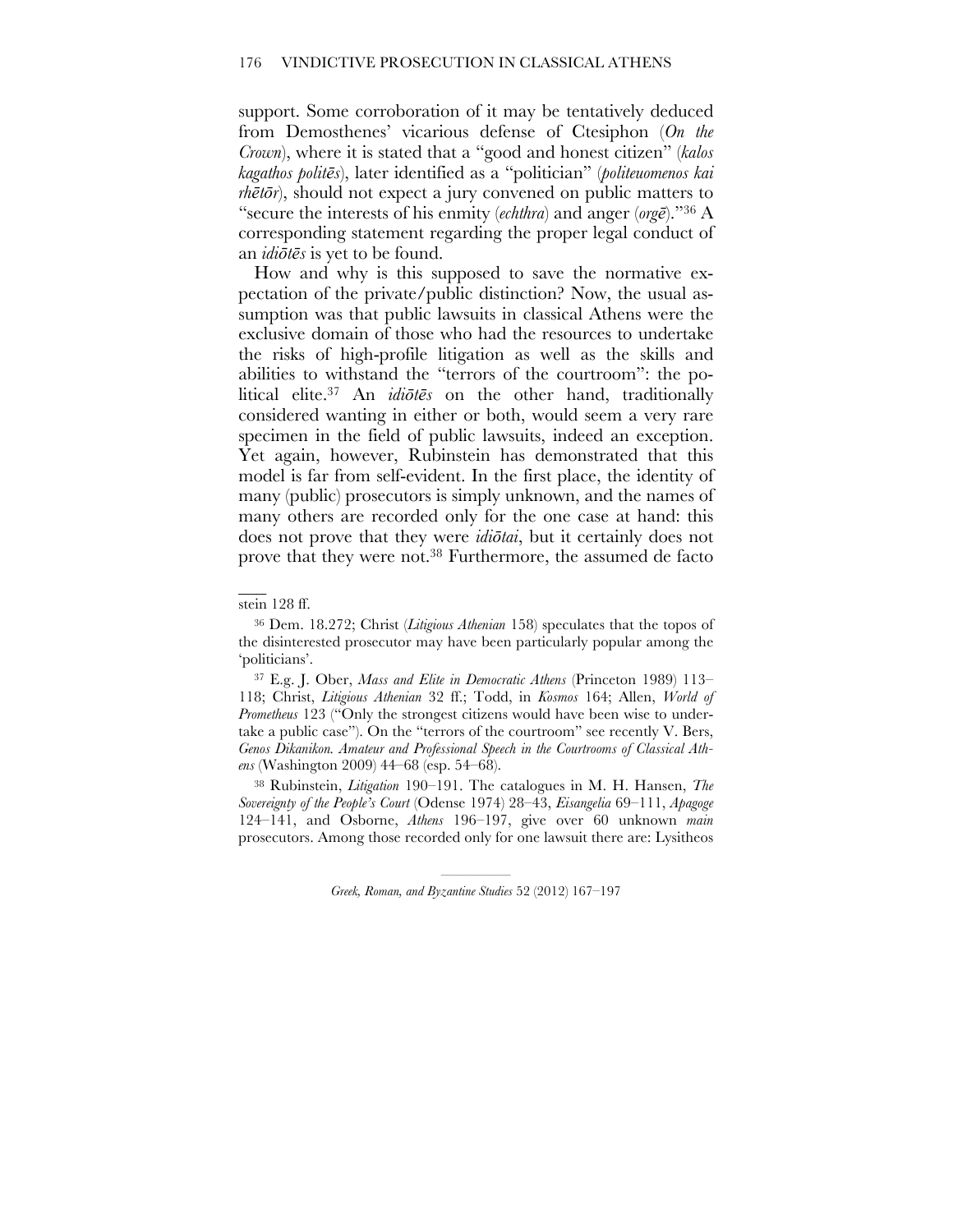#### JANEK KUCHARSKI 177

exclusion of private persons from public lawsuits on account of their high risks and the terrors of the courtroom is not easily reconciled with the institution of *synēgoria*, joint litigation, which could and probably did pave the way for non-elite citizens to take part in public lawsuits, and even as main litigants (at least formally), when accompanied by wealthy and rhetorically skilled co-prosecutors.39 In consequence, the participation of a private person in a high-profile public lawsuit does not necessarily render it in any way exceptional, in which case the entire *idiōtēs*-argument may, again, appear limited.

Two other main prosecutors so far seem to have successfully made it through the sieve of the above exceptions: Aeschines and Diodorus.<sup>40</sup> Their cases therefore require yet another explanation. This time the argument would be that their conflict with their legal adversaries was too notorious for them to pretend to be indifferent to personal matters. Now, to argue that public suits should not be motivated by private enmity except when they obviously were, may seem like playful sophistry. All the more since this is in fact far from being the case. For we do

 $\overline{\phantom{a}}$ 

39 Rubinstein, *Litigation* 91–92, 189–193; cf. Rhodes, in *Kosmos* 145; N. Fisher, "The Bad Boyfriend, the Flatterer and the Sykophant," in I. Sluiter and R. Rosen (eds.), *Kakos. Badness and Anti-Value in Classical Antiquity* (Leiden 2008) 185–231, at 213.

40 Diodorus' prosecution of Timocrates (Dem. 24) is the first one recorded where he acts as the main prosecutor. It is possible therefore that he was no 'professional' politician; cf. 24.6 which, though an obvious topos, for Kirchner is proof that he was a "homo in re publica parum versatus" (*PA* 3919).

<sup>(</sup>*PA* 9399; Hansen, *Athenian Ecclesia II* 54; *LGPN* II s.v. 4); Pythangelos (*PA* 12335; *LGPN* s.v. 1); Skaphon (*PA* 12724; *LGPN* s.v. 1; cf. Hansen, *Apagoge* 139–140); Ariston (*PA* 2140; Hansen, *Athenian Ecclesia II* 38); Bathippos (*PA* 2814; Hansen, *Athenian Ecclesia II* 39; *LGPN* s.v. 1); Apsephion (*PA* 2808; Hansen, *Athenian Ecclesia II* 39; *LGPN* s.v. 4); Lycinus (*PA* 9198; Hansen, *Athenian Ecclesia II* 53; *LGPN* s.v. 6); Phanostratus (*PA* 14097; Hansen, *Athenian Ecclesia II* 61; *LGPN* s.v. 7); Kallikrates (Hansen, *Athenian Ecclesia II* 50; *LGPN* s.v. 13); Archestratides (*PA* 2395; Lys. 14.3; 15.12; not listed by Hansen; *LGPN* s.v. 2).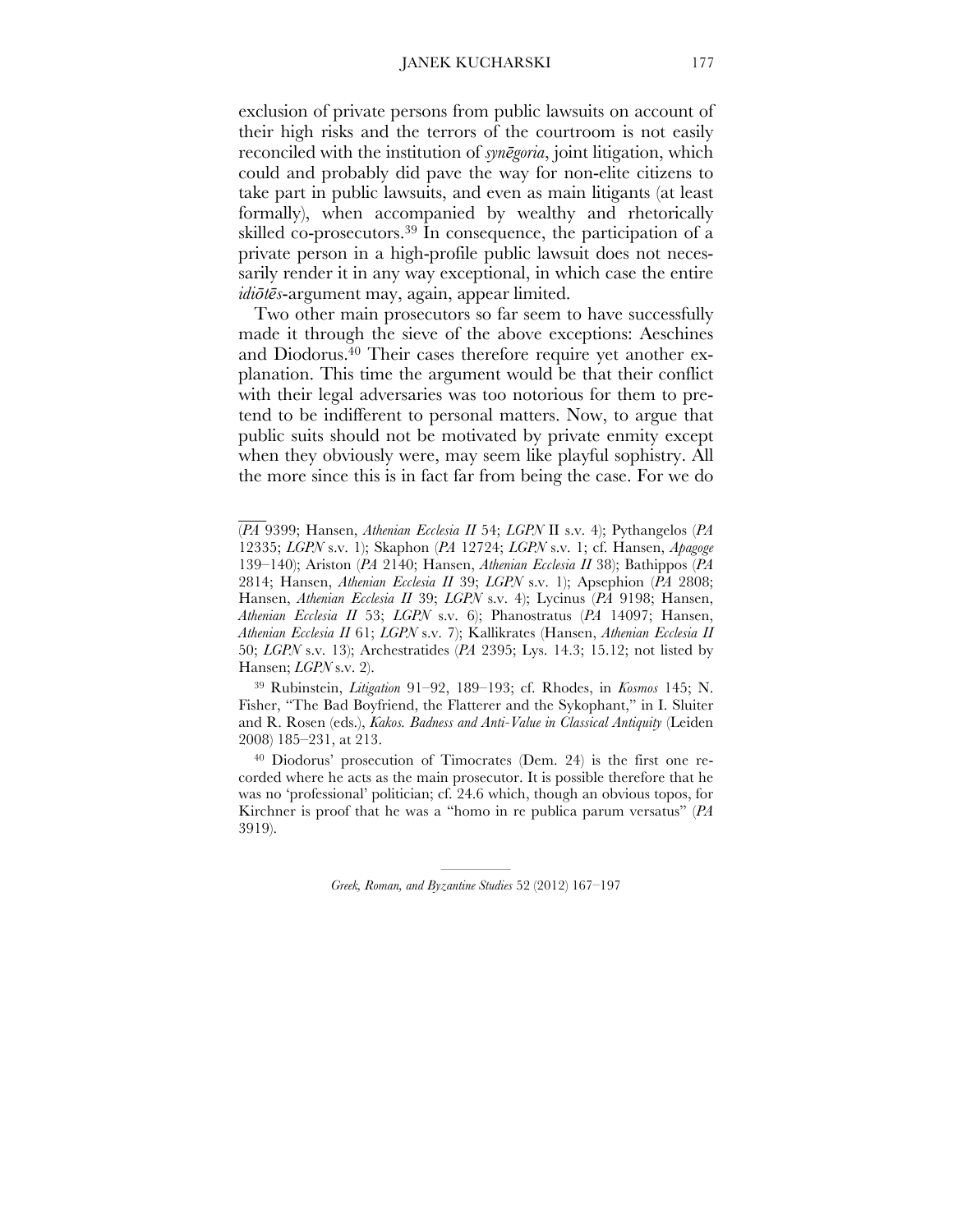know of public lawsuits initiated out of flagrant and notorious hostility where the litigant nonetheless chose *not* to make an explicit display of it as his motive, as in Aeschines' prosecution of Ctesiphon. We also know of defendants taking the time to *refute* their adversaries' claims to enmity, which, true or not, obviously must not have been notorious enough.41 And yet, apparently, the prosecutors did choose to make a display of it in order to gain further credibility, for why else would it be contested? Why refute such claims at all, if indeed personal, vindictive motivation on the part of the prosecutor was considered out of place in public lawsuits?

Finally, one other main prosecutor—and quite probably a 'politician' too—seems still happily indifferent to the stipulation that public suits should not be motivated by private enmity: Euctemon, the old foe of Androtion.<sup>42</sup> To be sure, the speech he delivered as the main prosecutor has perished, but from the proem of his *synēgoros* Diodorus we may certainly infer that he too took time to recount his enmity towards the defendant:<sup>43</sup>

As Euctemon, members of the jury, mistreated by Androtion, thinks it necessary both to assist the polis and to take revenge on behalf of himself (δίκην ὑπὲρ αὑτοῦ λαβεῖν), that I too shall attempt, if only I am capable.

Perhaps again Euctemon's enmity towards Androtion was too notorious to be passed over in silence? Perhaps instead, we should revise the applicability of the normative expectation according to which public suits should not be motivated by

41 Lys. 24.2; cf. [Dem.] 53.2. On the debated question of the authenticity of Lys. 24 see Todd, *Lysias, Speeches* 253–254 (in favour).

42 In his catalogue Hansen, *Athenian Ecclesia II* 46, records one proposal delivered by Euctemon, admittedly after the prosecution of Androtion (Dem. 22); on Euctemon's enmity see also MacDowell, *Demosthenes* 170.

<sup>43</sup> Dem. 22.1: ὅπερ Εὐκτήµων, ὦ ἄνδρες δικασταί, παθὼν ὑπὸ Ἀνδροτίωνος κακῶς, ἅµα τῇ τε πόλει βοηθεῖν οἴεται δεῖν καὶ δίκην ὑπὲρ αὑτοῦ λαβεῖν, τοῦτο κἀγὼ πειράσοµαι ποιεῖν, ἐὰν ἄρα οἷός τε ὦ. Unless otherwise specified, translations are my own; quotations of Dem. are from the edition of Dilts (OCT).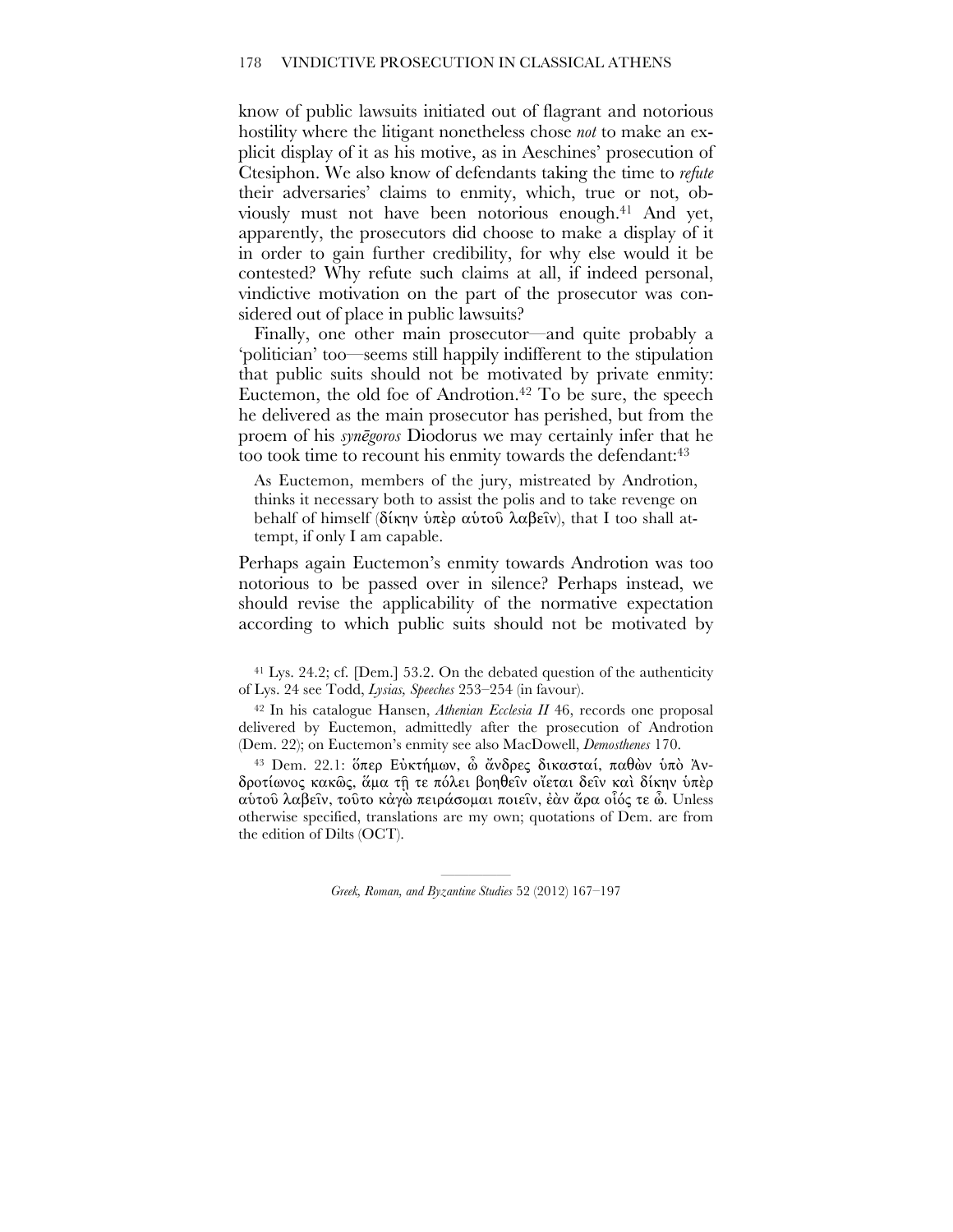private enmity. The exceptions, gradually heaped up upon one another, finally leave us with a very narrow space within which the alleged norm would operate: 1) active politicians, 2) main prosecutors, 3) with no history of previous conflict with the defendant.44 Consideration of the extant public prosecution speeches shows that only a few meet such strict criteria, the majority being delivered by *synēgoroi*, *idiōtai*, old enemies of the defendants, or any combination of these.<sup>45</sup> Survival, to be sure, should not be equated with representative value. As noted above, however, the participation of *synēgoroi* and *idiōtai* in public lawsuits was both frequent and firmly established on the ideological plane. What is thus left as specimens of the 'norm' are three speeches where pre-existing enmity is unambiguously ruled out by the speakers<sup>46</sup> and perhaps five others where their status is unknown.47

#### *Political and personal quarrels*

What exactly are the vindictive litigants angry about when they explain their motives for taking their enemies to court?

44 "Courtroom appearances had long-term effects on the politician's career," Ober, *Mass and Elite* 148. On the significance of gossip in the circulation of information about the Athenian elite (and not only) see Ober 148–151; Hunter, *Policing Athens* 96–119.

45 Prosecution speeches delivered by *synēgoroi* (including elected prosecutors): Lys. 6, 14, 15, 27; Dem. 20, 22, [25], [26], [59].16–126; Hyp. 1, 4; Din. 1, 2, 3; (possibly) delivered by *idiōtai* acting as main prosecutors: Dem.  $24, [53], [58], [59].1-15$ ; delivered by prosecutors with a history of enmity with the defendant or his party (acknowledged or not): Lys. 14, 15; Dem. 19, 22, 24, 25, 53, 58, 59, Aeschin. 1, 3.

46 Lys. 22, Dem. 23, Lyc. 1.

47 Lys. 26, 28, 29, 30, 31; the Lysianic speeches of course precede the assumed development of the ideological *idiōtēs*-*rhētor* opposition. The speaker of Lys. 26, though denying a (positive) personal agenda (26.15), may have been actually motivated by "sour grapes" going back to the previous *dokimasia* of his own friend Leodamas (26.13–14; cf. Todd, *Shape* 287 and *Lysias* 273). Lys. 28 and 29 according to some authorities were delivered by *synēgoroi* (or elected prosecutors); Rubinstein (*Litigation* 37–38) considers them uncertain in this respect. The speaker in Lys. 31 explicitly denies enmity.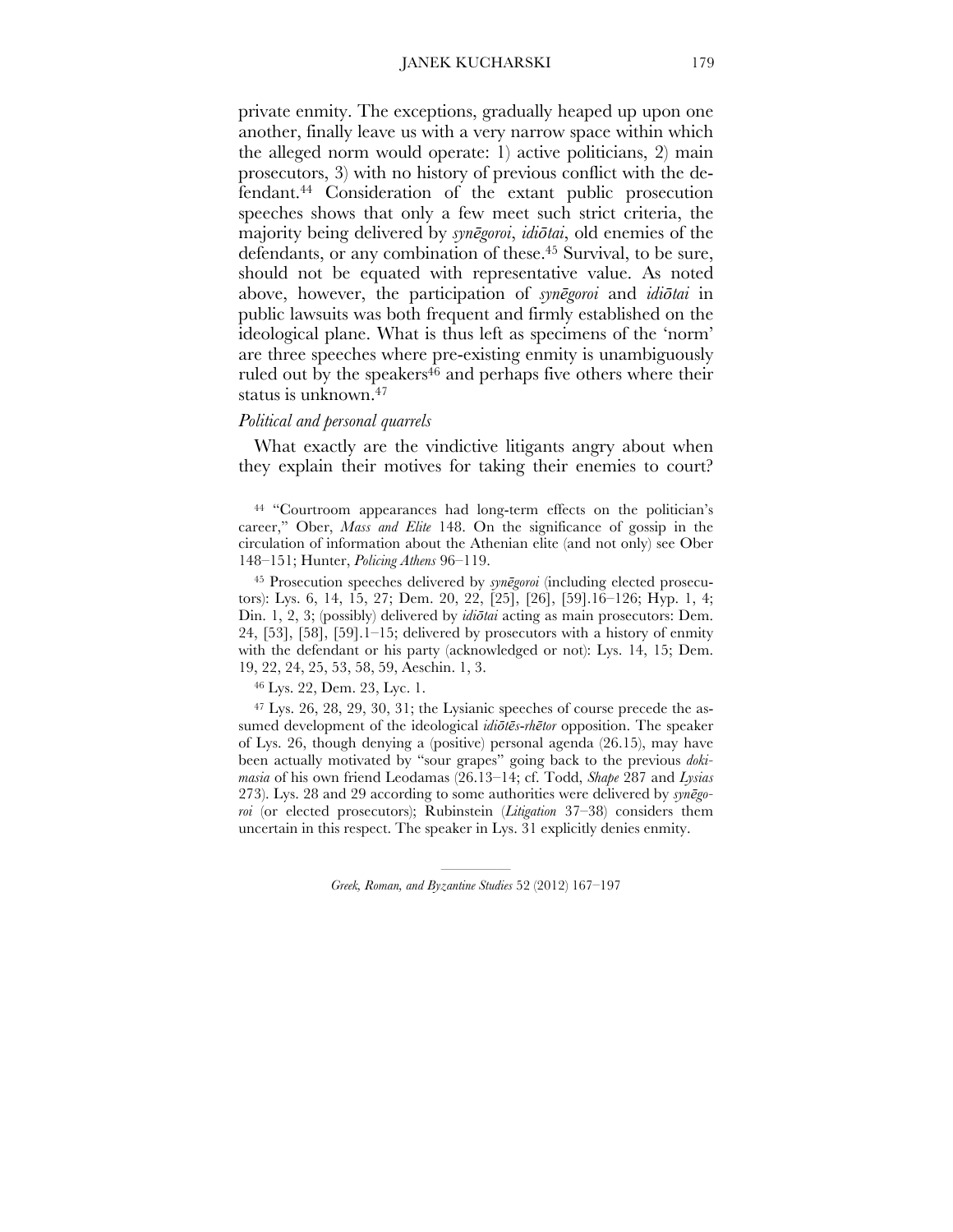Apollodorus had previously been prosecuted by Stephanus, Neaera's husband, for proposing an illegal decree (*graphē paranomōn*). So was the father of Epichares, by Theocrines. Both lost their cases. Aeschines was to be prosecuted by Timarchus and Demosthenes at an audit (*euthyna*) on the charge of misconduct on the embassy. Finally there is Diodorus, Euctemon's team-mate, whose uncle was accused by Androtion of impiety (*graphē asebeias*)—yet another public prosecution.48 As noted by Rubinstein, all these cases, high-profile public lawsuits, are firmly rooted in the political sphere.<sup>49</sup> This observation, however, led her and later Harris to conclude that "very few prosecutions resulted from private enmity,"50 which may be taken to suggest that in all other instances (as in those above) the enmity was rather political, or, in any case, at least safely removed from the sinister sphere of private vendetta (this point is of particular weight for Harris).

Indeed, litigation in classical Athens may have been considered the "handmaiden of politics."51 Debates over laws and policy were frequently taken from the Assembly to the courts by means of procedures specifically tailored to this end (*graphē paranomōn*, *graphē nomon mē epitēdeion theinai*, *eisangelia*),52 and

48 [Dem.] 59.4–8; 58.1, 30 ff.; Aeschin. 1.2, 168, 174; Dem. 22.2, 24.7. Stephanus had also launched against Apollodorus a *dikē phonou* for the killing of a slave (probably); cf. C. Carey, *Apollodoros Against Neaira* (Warminster 1992) 89; K. A. Kapparis, *Apollodoros Against Neaira* (Berlin 1999) 182–183.

<sup>49</sup> "Only three prosecutors state that their feelings of hostility originate from their dealings with the defendants *outside* the political sphere": *Litigation* 179.

50 Harris, in *Symposion 2001* 129–130 (quoting Rubinstein); cf. Kurihara, *CQ* 53 (2003) 465 n.8: "Lene Rubinstein briefly remarks that enmities exposed in public suits are mostly political."

51 Bonner and Smith, *Administration* II 43; cf. Rhodes, *G&R* 43 (1996) 11– 30.

<sup>52</sup> Owing to its widest applicability (and also greatest susceptibility to abuse) *eisangelia* was the least specific of these three (Hansen, *Eisangelia* 58– 65). Most *graphai paranomōn* had also limited explicit political import, since the indicted decrees were for the most part honorary ones (Hansen, *Sov-*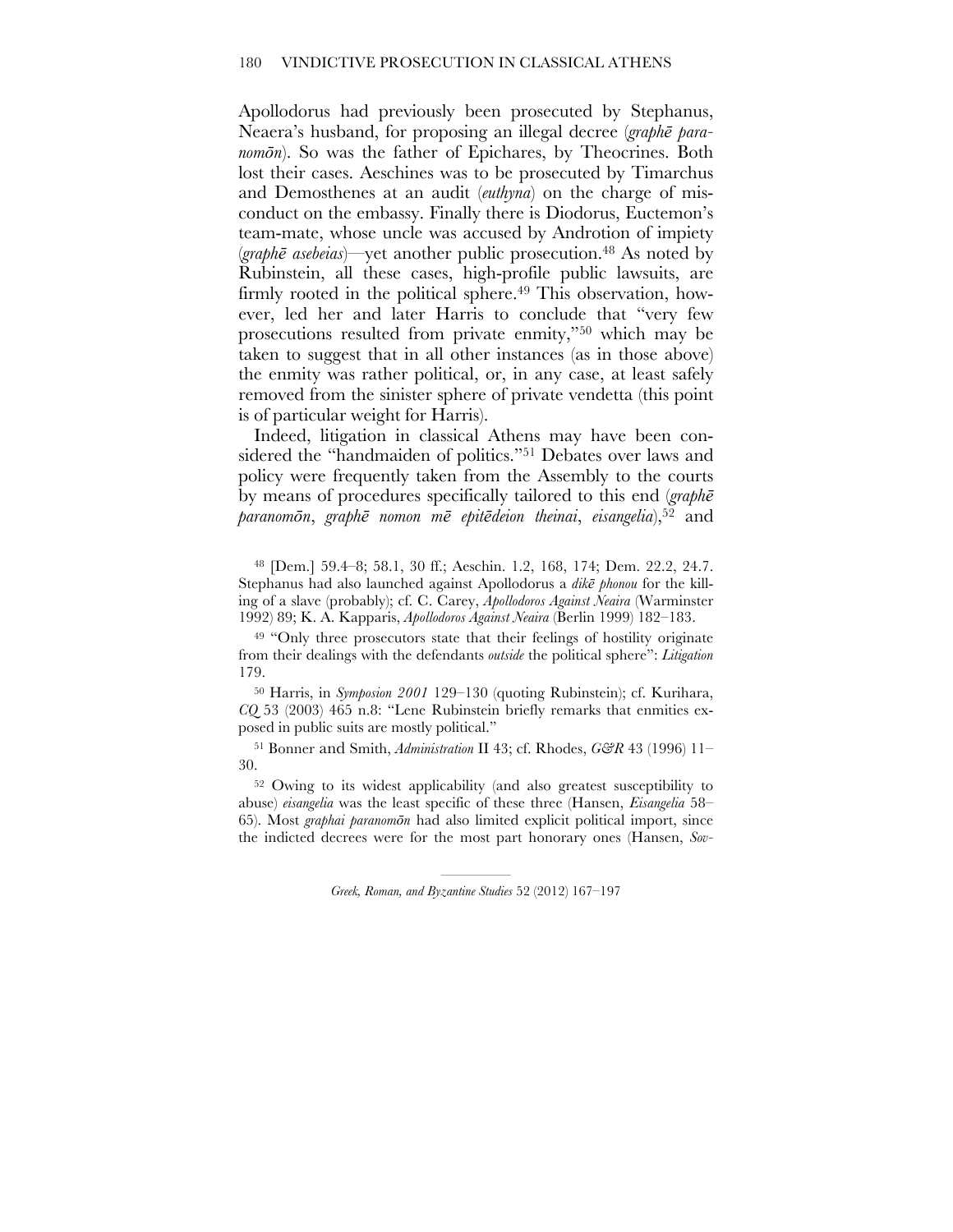many other lawsuits (public and private alike) could have been used simply to get rid of a political rival or cripple an opposing faction. Even the strictly political prosecutions, however, usually entailed severe penalties and repercussions for the defendants, such as heavy fines, disenfranchisement, exile, or capital punishment.53 Small wonder therefore that, as observed by Rhodes, in classical Athens political rivalry usually went hand in hand with personal animosities.<sup>54</sup> It is quite conceivable nowadays that politicians arguing bitterly in the parliament could still be friends on a less formal footing. Though such relationships cannot be entirely ruled out from the world of classical Athens,55 a case where one politician (as a volunteer prosecutor) quite literally wants the other's head leaves little room for informal neutrality, let alone cordiality. Even if, as it is sometimes asserted, there was no history of previous *personal* conflict between such adversaries, the present lawsuit was bound to generate it.<sup>56</sup>

Now, the public, 'political' prosecution of Diodorus' uncle for impiety (*graphē asebeias*) was based on the charge of associating

 $\mathcal{L}_\mathcal{L}$ 

54 Rhodes, *G&R* 43 (1996) 21 (with the counter-example of modern politicians).

55 Were we to believe Aeschines' sentimental assertion (3.194), in the "Good Old Days" (so Rhodes, in *Kosmos* 157–158) even friends were bringing each other to trial for transgressions against the polis; on the other hand Euthyphro's plans to prosecute his father (even before the nature of the case is revealed) are seen as highly idiosyncratic (Pl. *Euthphr*. 4A; I owe this remark to Professor Osborne).

56 E.g. Dem. 19.221, 23.1; cf. Ar. *Plut*. 910 (see below).

*ereignty* 62–65). See also J. Roisman, *The Rhetoric of Conspiracy in Ancient Athens* (Berkeley 2006) 95.

<sup>53</sup> Strictly speaking the only penalties attested in the known cases of *graphē paranomōn* / *nomon mē epitēdeion theinai* and *eisangelia* were fines and capital punishment (not attested for the former, but see n.74 below); these two, however, frequently led to either disenfranchisement (failure to discharge the fine, or three convictions in a *graphē paranomōn*) or self-imposed exile (in the face of a possible death sentence). See the catalogues in Hansen, *Sovereignty* (28–43) and *Eisangelia* (66–120; cf. 35), also Todd, *Shape* 305–306.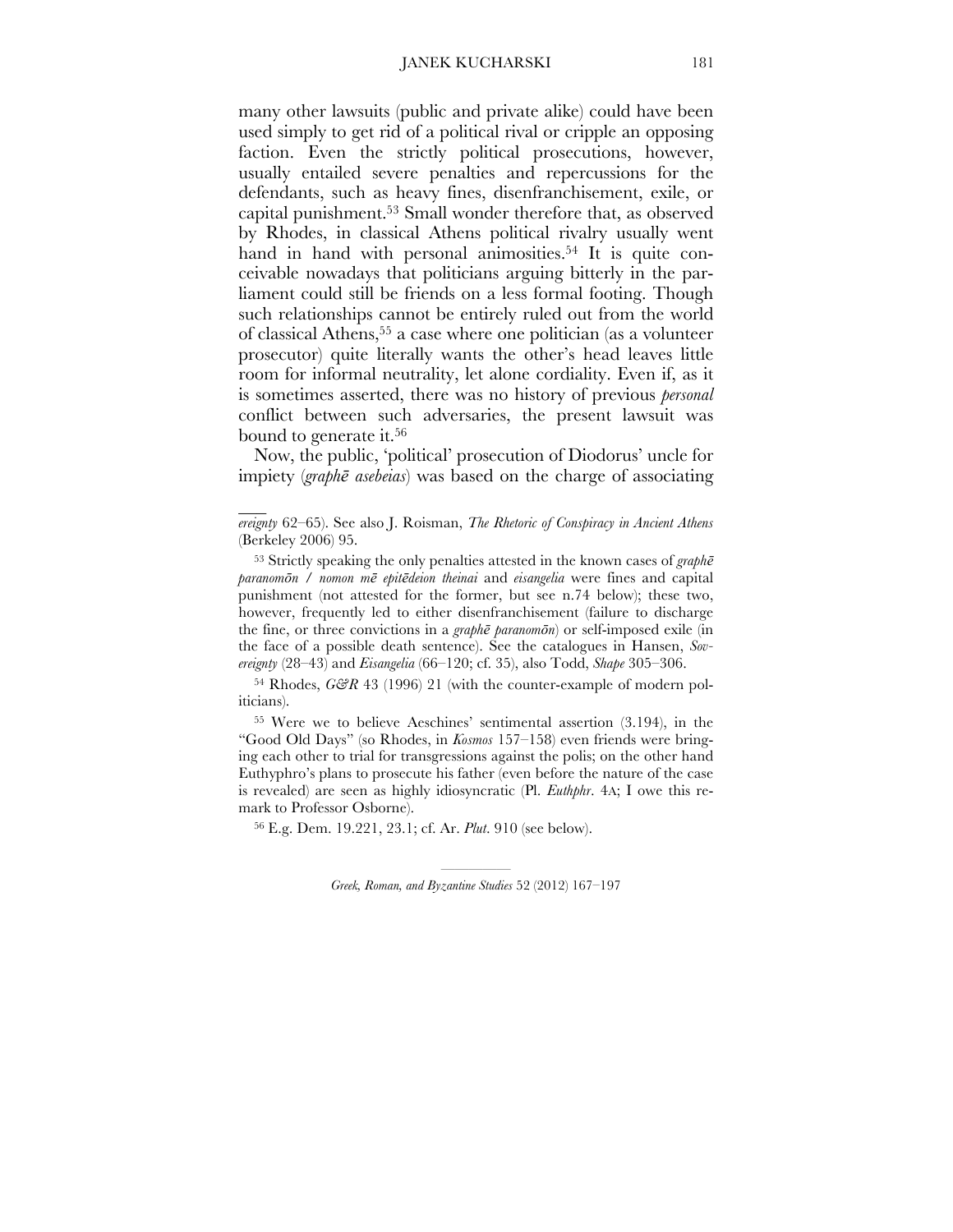with a polluted parricide—allegedly Diodorus himself. As such, this trial had little room for any overt political content (leaving aside the general and vague proviso that religion was inherently bound up with the public life of the Athenian polis).<sup>57</sup> Whatever hidden political agenda Androtion may have had here, is also left in the dark. What is given prominence, on the other hand, are the very personal, indeed tragic repercussions of this—broadly speaking—political trial:58

Who would have suffered greater misfortunes than I at his hands? What friend or guest-friend would have ever wanted to meet with me; which polis would have ever admitted someone believed to have committed so impious a crime? There is none.

Turning to the prehistories of more overtly political litigation, in search for a foothold for the thesis that very few prosecutions resulted from private enmity, we may start with the case Theomnestus vs. Neaera. The dispute of Apollodorus and Stephanus, as it is represented in the speech, originated in a *graphē paranomōn* launched by the latter. Apollodorus lost the case, though in the sentencing (*timēsis*) the jury did not side with the prosecutor, who had proposed a large fine of fifteen talents. The indicted decree provided for the Assembly to decide whether the surplus of the budget be used for military (*stratiōtika*) or domestic (*theōrika*) purposes, whereas according to the existing law, in times of war it was to be the former by default.59 But the decree itself was apparently of little importance since its cancellation *per se* would not be "much of a bother"—

<sup>57</sup> See Osborne, *Athens* 189–190, on the political agenda behind some known *graphai asebeias*; cf. however D. Cohen, *Law, Sexuality, and Society. The Enforcement of Morals in Classical Athens* (Cambridge 1991) 215; Todd, *Shape* 308 ff.

<sup>58</sup> τίς ἂν ἀθλιώτερα ἐµοῦ πεπονθὼς ἦν ὑπὸ τούτου; τίς γὰρ ἂν φίλος ἢ ξένος είς ταύτό ποτ' έλθεῖν ἠθέλησεν ἐμοί; τίς δ' ἂν εἴασε πόλις που παρ᾿ ἑαυτῇ γενέσθαι τὸν τὸ τοιοῦτο ἀσέβηµα δοκοῦντα εἰργάσθαι; οὐκ ἔστιν οὐδὲ µία (Dem. 22.2; cf. 24.7).

<sup>59 [</sup>Dem.] 59.3–6; see Hansen, *Sovereignty* 34; Carey, *Apollodoros* 6–7; Kapparis, *Apollodoros* 174–178.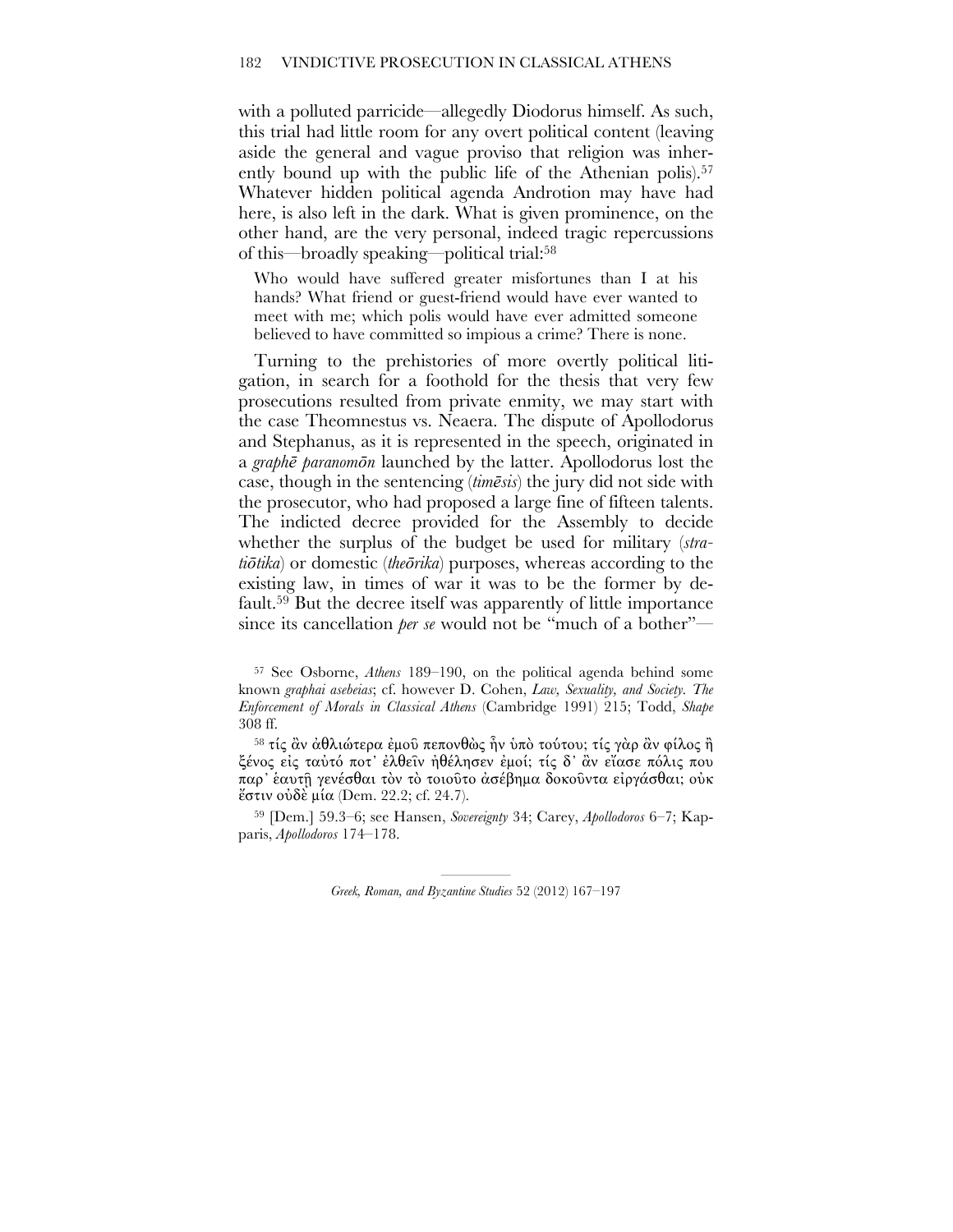says Theomnestus. The worst was yet to come—if only Stephanus had it his way in the sentencing: disenfranchisement and "ultimate poverty." "What shame and indeed misfortune would not have befallen me?" asks the prosecutor.<sup>60</sup> This, and not the differences between the stratiotic money and the theoric, is given as his motive for prosecution.

The 'political' quarrel between Epichares and Theocrines also had its origins in a *graphē paranomōn* launched by the latter against the former's father. The indicted decree, a motion honoring one Charidemus, <sup>61</sup> was attacked as in fact detrimental to his interests. Theocrines won the day with a double victory: not only did he secure the defendant's conviction, but he also managed to persuade the jury to a heavy fine of ten talents. Unable to discharge it, Epichares' father was registered as a state-debtor and disenfranchised. According to the speaker, the prosecution was, of course, a sham, and Theocrines was ready to drop it for a thousand drachmas, which the defendant was, unfortunately, unable to pay. Yet again, however, in the prologue Epichares chooses to secure the sympathy of the jury not by arguing how wrong—and, perhaps, harmful or at least inexpedient to Charidemus—was the lawsuit cancelling his father's decree, but by pointing to the very personal consequences of this (broadly speaking) political trial: to his father's misfortunes as a result of the disenfranchisement, which was to be inherited by himself.62

Now, it may well be that at least some of these legal quarrels did have a political agenda as well.<sup>63</sup> The fact nonetheless remains that what is given emphasis here are only the possible or

<sup>60</sup> [Dem.] 59.6, τὴν ἐσγάτην ἀπορίαν; the decree: 59.11. Theomnestus, of course, would have been affected only indirectly by Apollodorus' (hypothetical) plight.

<sup>61</sup> *PA* 15374 and 15376; *LGPN* II s.v. 23; not to be identified with the beneficiary of Aristocrates' indicted decree (in Dem. 23; *PA* 15380).

62 Theocrines' case: [Dem.] 58.30–33; misfortunes of the speaker: 58.1.

63 For the political dimension of the quarrel between Stephanus and Apollodorus see Carey, *Apollodoros* 6 ff.; Kapparis, *Apollodoros* 183–184.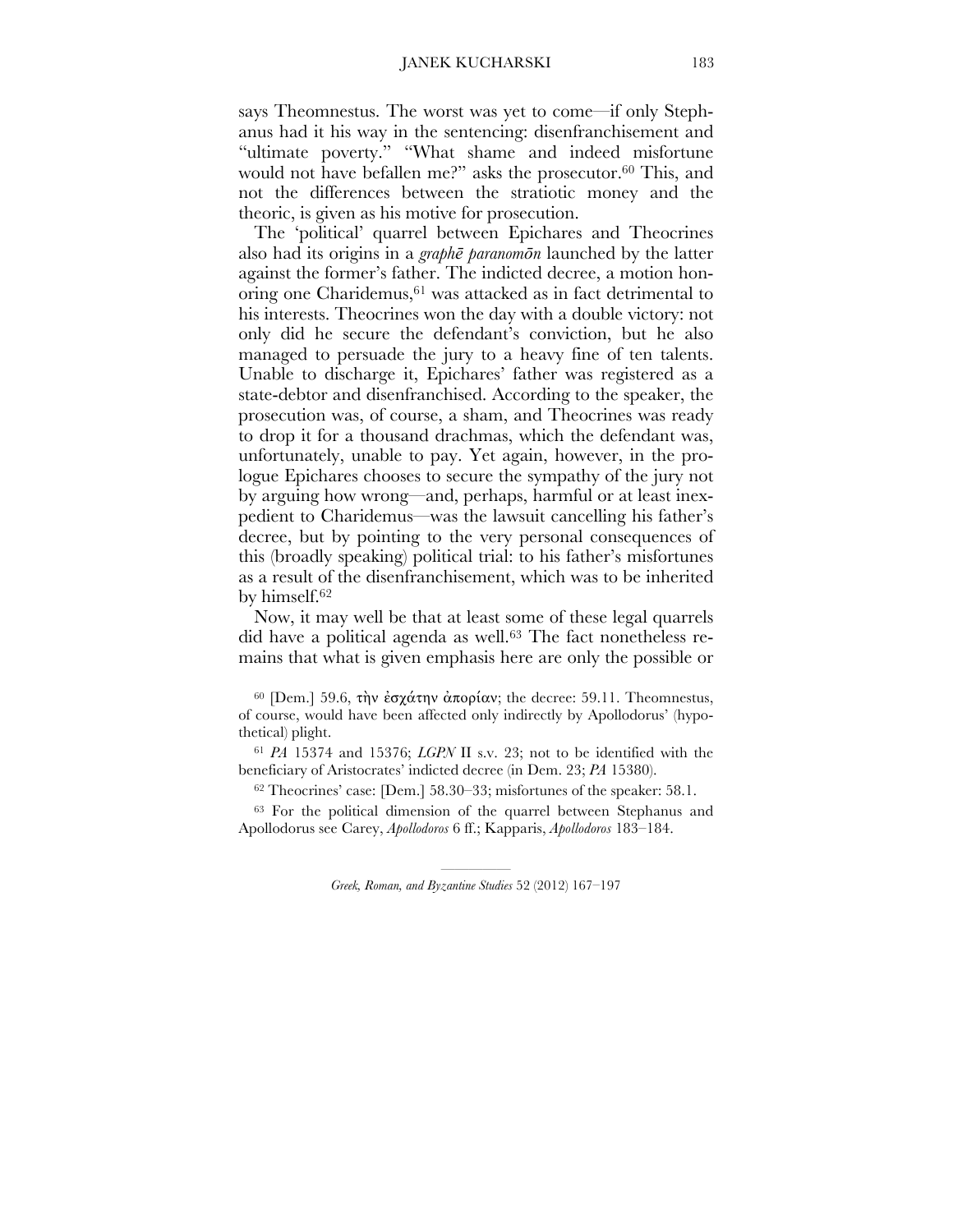actual repercussions of these (broadly speaking) political trials: personal repercussions. For being publicly labeled a parricide with all its legal, social, and religious implications (as with Diodorus), being disenfranchised (like Epichares' father and, hypothetically, Apollodorus), or simply losing a considerable amount of money (Apollodorus and Euctemon) is no *political* matter, even if the *fons et origo* of the quarrel did fall under such a category. Most revealing here is the quarrel between Aeschines and Timarchus. Hardly any other trial could be more overtly political than the former's (pending) prosecution at his audit on the charge of misconduct on the embassy to Philip. And yet even here the whole case is curtly dismissed with a vague but revealing phrase: "I myself have been *personally* (*idiai*) harassed with sycophantic prosecutions"—by Timarchus. The latter's multiple transgressions against the polis are strictly opposed to this 'private' quarrel, whereas the political issue of the audit itself is given surprisingly little attention.64

#### *Priorities and premises*

In another recent and highly eulogistic account of Athenian social and legal history, which seeks to prove that motives such as enmity or revenge were generally out of place in a city such as Athens, a somewhat different attempt is made to square with the embarrassing evidence of vindictive prosecutions. The most notorious lawsuit in this respect (along with some other speeches) is explained away as follows:

The speakers are at pains to point out that they have brought this case only as a last resort … and that any interest in private vengeance that they may feel is secondary to their deep concern for public welfare … By the speech's concluding paragraph the idea of private vengeance has vanished altogether and the dikasts are being told that it is their duty to avenge not Theo-

64 "Seeing that the polis is harmed … and myself being personally harassed by sycophantic prosecutions" (όρῶν δὲ τὴν πόλιν μεγάλα βλαπτοµένην … καὶ αὐτὸς ἰδίᾳ συκοφαντούµενος: Aeschin. 1.1); the embassy to Philip and the audit are briefly mentioned at 1.168, 174.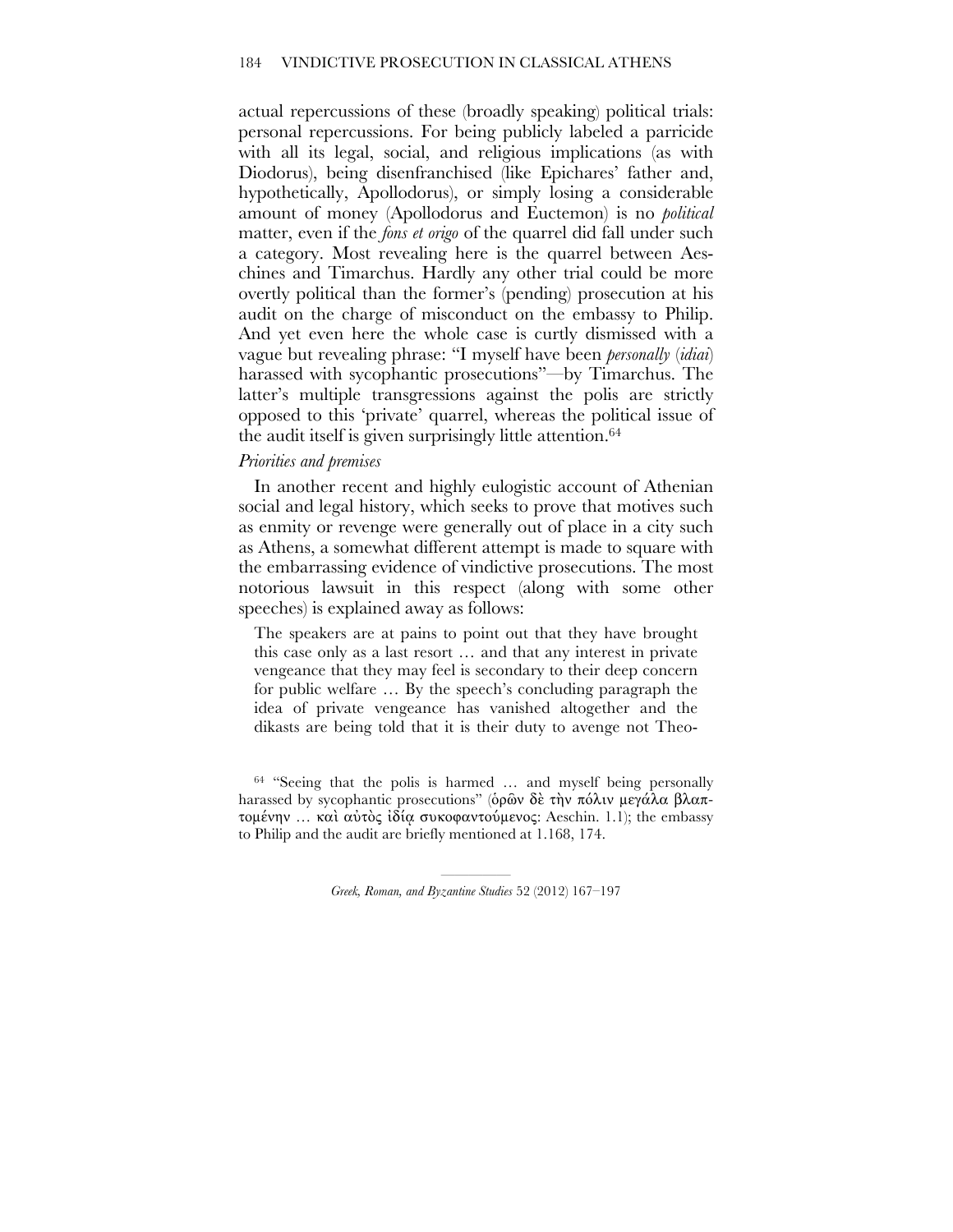mnestus and Apollodorus, but the gods and themselves.65

I have no misgivings about taking justice as the highestscoring motive in the public discourse of classical Athens—a motive so noble indeed as to be of itself too good to be true. For the only volunteer prosecutor who does indeed live up to this ideal of pure and disinterested litigation is found in Aristophanes. A "patriot" (*philopolis*) "like no other man," "attentive to the matters of state" (*ta tēs poleōs*), tasking himself "to act for its benefit," "to protect its laws," and "not to let wrongdoings go unpunished"—the Sycophant.66 All this of course may seem no more than a façade, beneath which false accusations and, perhaps, sinister pecuniary motives are lurking. But this is not the point in the *Plutus*. Neither the legal merits of the Sycophant's actions nor even his possible hidden agenda (money) are given any attention. The point is that he is a meddler, someone eager to take people to court over affairs which are none of his business, regardless of the accusations' validity.<sup>67</sup> "How can you be a good citizen, you thug  $(\bar{\sigma})$ 

65 Herman, *Morality* 193, referring to [Dem.] 59. This is not exactly the case: in the concluding paragraph (59.126) we read: ἐγὼ µὲν οὖν, ὦ ἄνδρες δικασταί, καὶ τοῖς θεοῖς, εἰς οὓς οὗτοι ἠσεβήκασιν, καὶ ἐµαυτῷ τιµωρῶν, κατέστησά τε τουτουσὶ εἰς ἀγῶνα. The idea of private revenge is therefore far from vanished altogether; along similar lines Herman reads the proem of Lys. 14.1–2. Cf. Kurihara, *CQ* 53 (2003) 471 (on Dem. 24), "the ongoing hostility is presented as if it were a secondary reason."

66 Ar. *Plut*. 901–925; cf. [Dem.] 58.63–64. See Bonner and Smith, *Administration* II 44; MacDowell, *Law* 63 ff.; Christ, *Litigious Athenian* 146–147, and "Imagining Bad Citizenship in Classical Athens: Aristophanes' *Ecclesiazusae* 730–876," in *Kakos* 169–183, at 173–174; M. H. Hansen, *The Athenian Democracy in the Age of Demosthenes* (Norman 1999) 195.

67 The keyword here is πολυπραγµοσύνη (or φιλοπραγµοσύνη) for which (in the context of the courts) see V. Ehrenberg, "Polypragmosyne: A Study in Greek Politics," *JHS* 67 (1947) 54–55, 59; A. W. H. Adkins, "*Polupragmosyne* and 'Minding One's Own Business': A Study in Greek Social and Political Values," *CP* 71 (1976) 308–311, 316 ff. ("to prosecute, not out of enmity … but out of public-spiritedness or a desire for reward, whether the accusation was false or true, was ... to 'do many things,'" 318);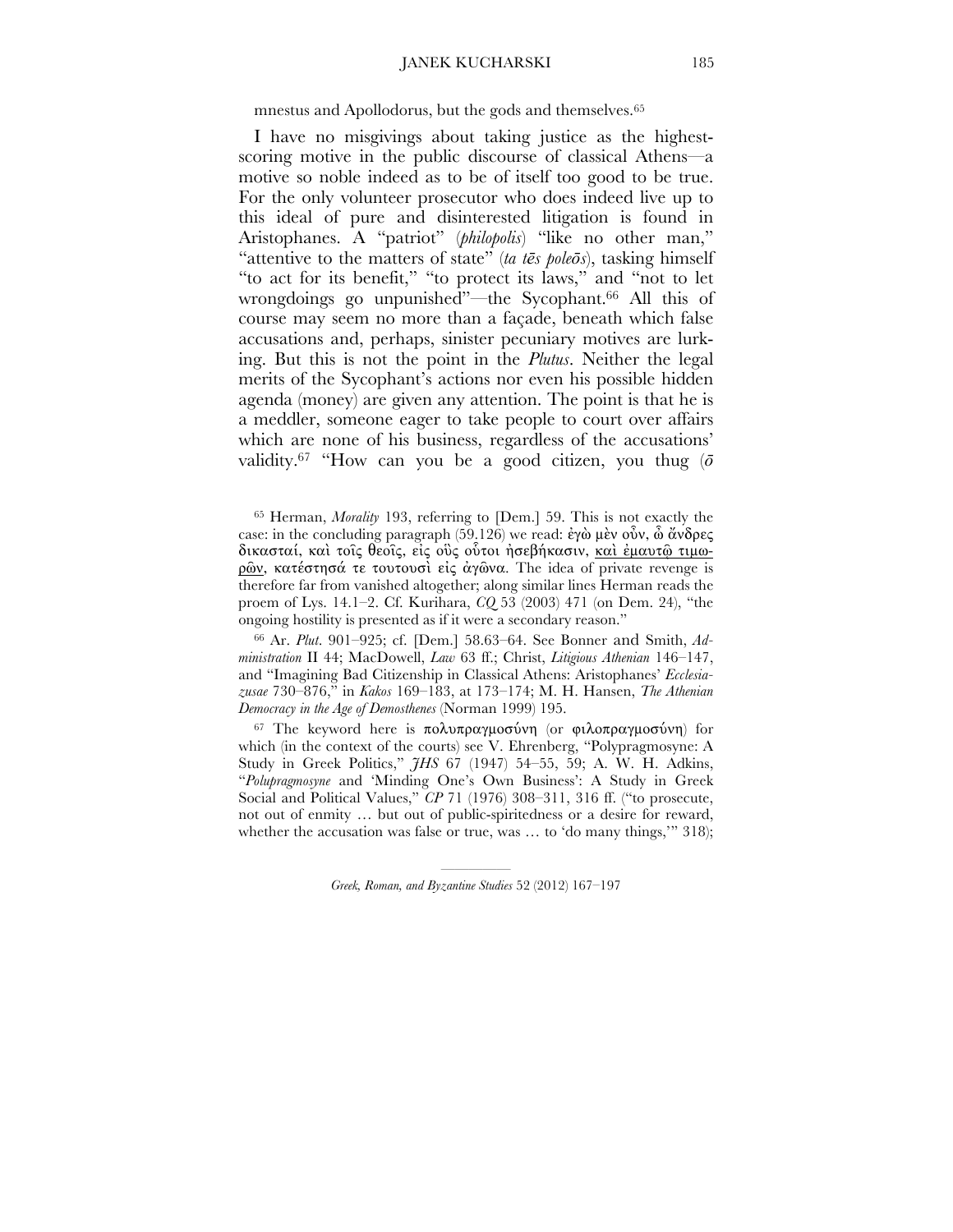*toichōryche*), if you make enemies (*apechthanei*) in what concerns you naught?"68 For even the best case, a patent instance of wrongdoing brought to court, could nonetheless appear as sycophantic prosecution. This is most clearly stated in the Lysianic speech *Against the Grain Dealers*: 69

Many people, men of the jury, have approached me surprised at the fact that I was prosecuting the grain-dealers before the Council; they said that, even though you are certain that they had committed a crime, you nonetheless consider all those who engage in this case as sycophants.

The speaker, to be sure, explicitly denies any pre-existing enmity. To call his prosecution disinterested, however, would be mistaken. For he too has pressing personal concerns which he seeks to address by bringing in the case at hand. He had previously opposed the Council's motion to execute the grain dealers without trial, which led to suspicions and slanders that he was, in fact, working in concert with them and attempting thus to save them. To prove these allegations false, therefore, he considered himself "forced" (ἠνάγκασµαι κατηγορεῖν αὐτῶν) to move on with the lawsuit.

An examination of other prosecution speeches, where enmity towards the defendant is explicitly denied, reveals that, with one notable exception, the litigants seem curiously reluctant to produce their concern for justice and law as a motive on its own.70 The speaker prosecuting Philon (during the latter's scru-

 $\mathcal{L}_\mathcal{L}$ 

<sup>69</sup> Lys. 22.1: πολλοί µοι προσεληλύθασιν, ὦ ἄνδρες δικασταί, θαυµάζοντες ὅτι ἐγὼ τῶν σιτοπωλῶν ἐν τῇ βουλῇ κατηγόρουν, καὶ λέγοντες ὅτι ὑµεῖς, εἰ ὡς µάλιστα αὐτοὺς ἀδικεῖν ἡγεῖσθε, οὐδὲν ἧττον καὶ τοὺς περὶ τούτων ποιουµένους λόγους συκοφαντεῖν νοµίζετε.

70 On the mistrust of purely public-spirited prosecutions see Hansen,

L. B Carter, *The Quiet Athenian* (Oxford 1986) 83–87; Osborne, *Athens* 217; Rubinstein, *Litigation* 199 ("litigious hyper-activity").

<sup>68</sup> Ar. *Plut*. 909; though quite specific in the legal sense ('a burglar digging through the wall'), τοιχωρύχος here and elsewhere in Aristophanes is used as a "highly general term of opprobrium": K. J. Dover, *Aristophanes Clouds* (Oxford 1968) 249.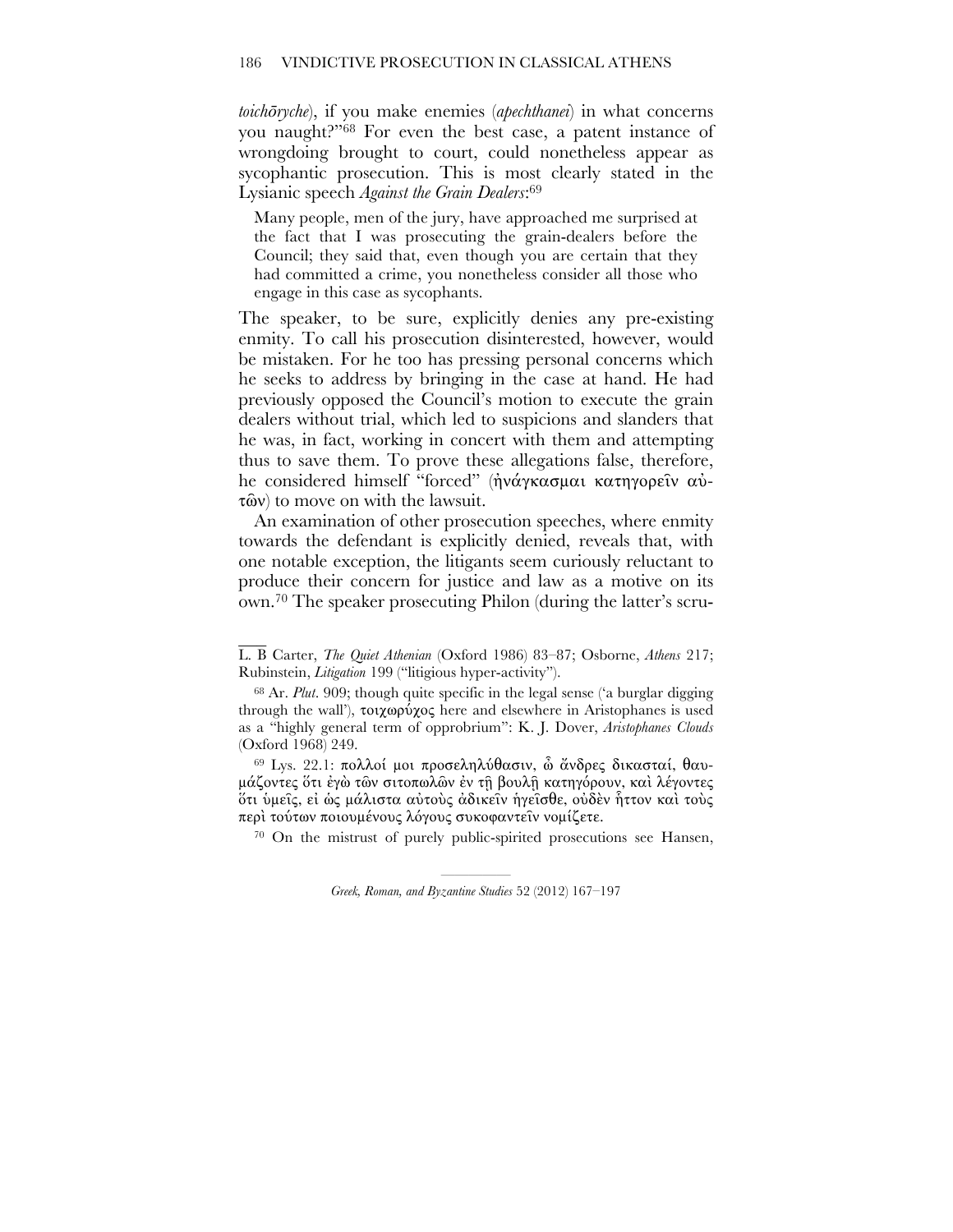tiny as a prospective councilor) refers to the bouleutic oath, which he, himself a member of the council, has taken, and which *obliges* him (he is keen to stress) to prevent anyone unfit for this office from undertaking it.<sup>71</sup> In the prosecution of Aristocrates, the speaker, as if recycling the anxieties voiced in the *Plutus*, admits that he is likely to incur the defendant's enmity (*apechtheia*), but argues that the decree is not just contrary to the law, or that Charidemus is unworthy of the honors bestowed thus upon him: <sup>72</sup> according to him, the indicted motion is in the first place inexpedient as it jeopardizes the Athenian presence in the Chersonese.73 And despite Euthycles' commonplace assertion that he is no politician (*politeuomenos*), he seems to have been actively involved in these particular matters in the past, and working in tandem with Demosthenes, his present logographer. The whole case becomes thus a clear-cut specimen of a truly political debate taken to the courts, where the

#### *Democracy* 195; Rubinstein, *Litigation* 197; Allen, *ClAnt* 19 (2000) 16.

 $\overline{\phantom{a}}$ 

72 Dem. 23.22–99 and 144–195 respectively; cf. T. L. Papillon, *Rhetorical Studies in the Aristocratea of Demosthenes* (New York 1998) 14–19, who takes them as the judicial and epideictic elements of the speech (I owe this reference to Dr. Alwine).

73 Dem. 23.1–17 (esp. 8–12), 100–143. These were the chief strands of argument of prosecutions in *graphai paranomōn* (those related to honorary decrees comprising two-thirds of the known cases: Hansen, *Sovereignty* 62 ff.), most succinctly stated in Dem. 23.18; cf. H. Yunis, "Law, Politics, and the *Graphe Paranomon* in Fourth-Century Athens," *GRBS* 28 (1988) 361–382, at 368–373. Of these, however, (in)expediency may well have been the most weighty (Yunis 376 ff.); on the alleged inexpediency of Aristocrates' decree and its historical background see Roisman, *Rhetoric of Conspiracy* 101–102, 165 ff.

<sup>&</sup>lt;sup>71</sup> Lys.  $31.1-2$ : "Given the extent of his audacity and the fact that I have sworn an oath when I came to the office … putting my confidence in the multitude of his crimes and honoring the oaths which I have sworn." Cf. Christ, *Litigious Athenian* 152. M. Weissenberger, *Die Dokimasiereden des Lysias* (Frankfurt am Main 1987) 157, argues that denying personal involvement was "unbedingt notwendig" in *dokimasia* suits, which however was clearly not the case for the prosecutor of the eponymous disabled man of Lysias' defense speech (Lys. 24.2).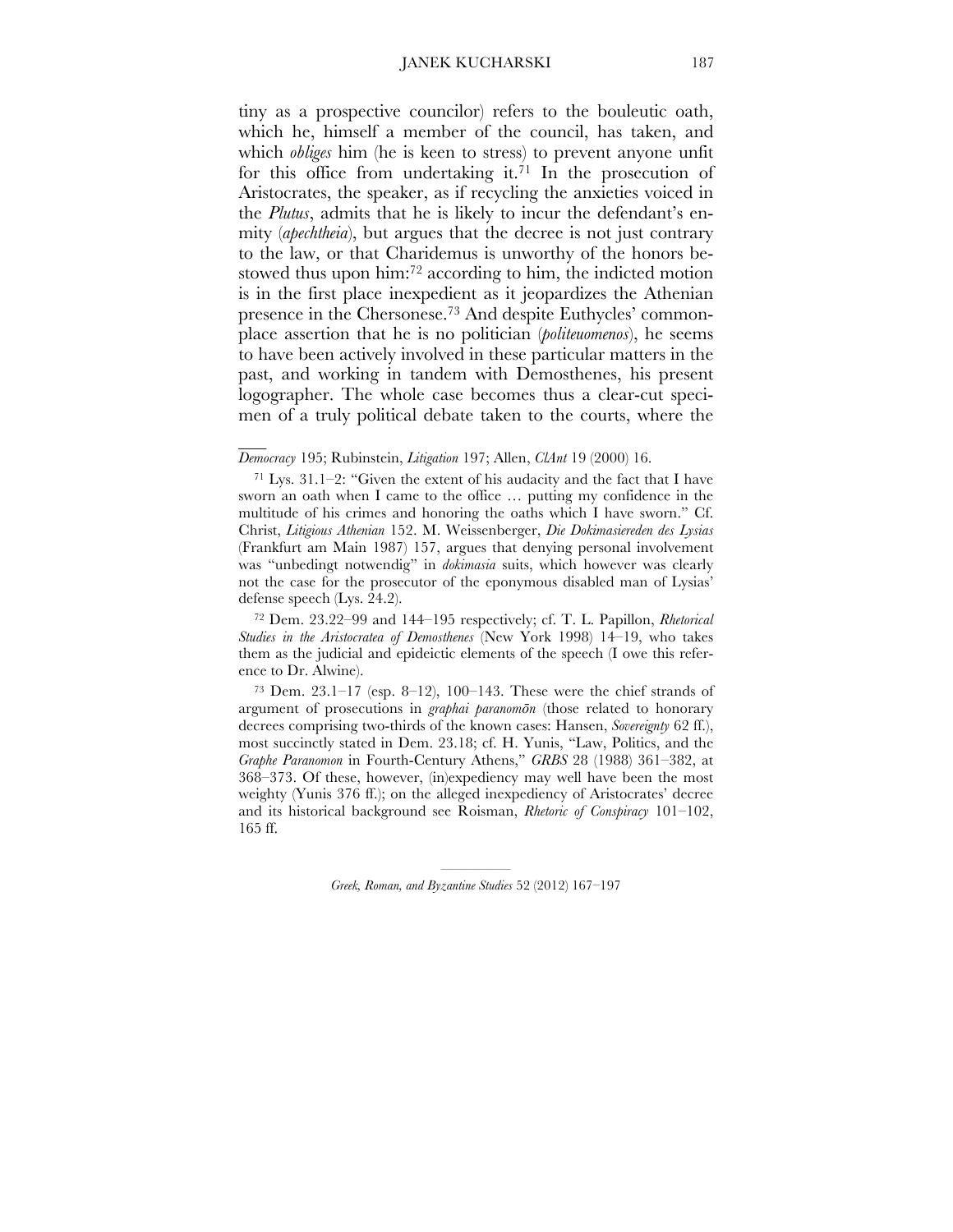issue at stake is not just punishing the wrongdoer, but preventing a course (allegedly) detrimental to Athens' foreign policy.74 In any case, Euthycles (and Demosthenes) may have had good reasons to believe that they were above suspicion of frivolous meddlesomeness. More personal (though not expressly vindictive) was Demosthenes' prosecution of Aeschines on the charge of misconduct on the embassy to Philip. His concern for justice is indeed given the place of honor there. He does, however, sincerely acknowledge another motive, one slightly more downto-earth: that he himself, a member of the embassy, was also implicated in its failure and in the adverse political turn which followed it—that, in other words, it may also become his liability, which he therefore seeks to forestall, by prosecuting the true villain.75 Whatever his real agenda, no-one could possibly suspect that this matter "concerns him naught."

The only speaker who boldly defies the suspicions voiced in Aristophanes' *Plutus* is the austere and upright Lycurgus. Even he acknowledges that his lawsuit may be open to allegations of sycophancy,<sup>76</sup> but this does not hinder him from parading his own disinterestedness and even making an example of it. The manner in which his truly public-spirited concern for justice is voiced may, however, reveal more than our expectations would

74 Dem. 23.188–189; cf. Papillon, *Rhetorical Studies* 24. Hansen, *Sovereignty* 33, tentatively suggests that the prosecution was to demand the death penalty, but this is far from certain; on Euthycles' possible personal involvement in the case see Rhodes, in *Kosmos* 156; Todd, in *Kosmos* 162 n.3.

75 Dem. 19.223–224. A moment earlier (221), however, he distances himself from a similar motive imputed to him by his adversaries: "he believes his opponents to be guilty and wants to avoid being dragged down with them" (D. M. MacDowell, *Demosthenes. On the False Embassy* [Oxford 2000] 295; cf. Christ, *Litigious Athenian* 153).

<sup>76</sup> Lyc. 1.31, cf. 1.3. A thorough analysis of Lycurgus' disinterested rhetoric is given by Allen, *ClAnt* 19 (2000) 5–33 (though she may somewhat overstate the case for vindictive prosecution as the normative strategy). Alwine (*Rhetoric* 72, and more extensively in his forthcoming book) points out well that Lycurgus' high profile as a leading politician may to some extent have shielded him from suspicions of sycophantic motivation.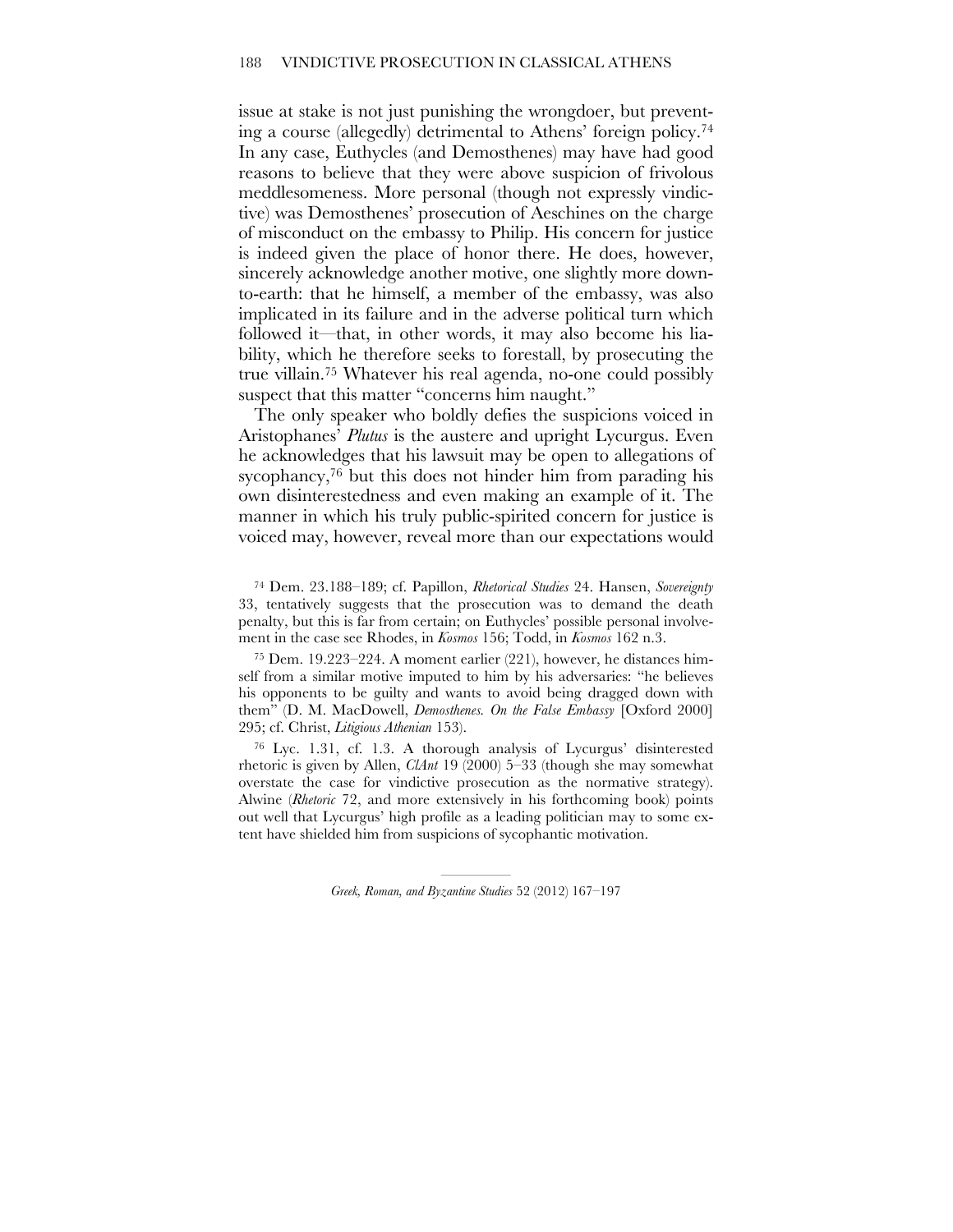#### allow:77

For it does not become a just citizen to put on public trials those who have done the polis nothing wrong on account of private enmity ( $i\delta(\alpha\zeta \xi)\theta(\alpha\zeta)$ , but to consider all those who transgress against our country to be his own personal enemies (ἰδίους ἐχθρούς).

It has been observeded that the rhetoric of this professed indifference to personal matters displays notable similarities to the argument that opens the first Lysianic prosecution of Alcibiades the Younger78—a prosecution, however, very different in spirit, in which enmity, far from being denied, is explicitly acknowledged, indeed paraded:79

I believe, members of the jury, that you have no need to hear any statement of motive from those who are volunteering to prosecute Alcibiades. From the beginning he proved himself to be a citizen of such sort, that even if one happens not to be personally  $(i\delta(\alpha))$  wronged by him, one should nonetheless consider him a personal enemy (ἐχθρόν) on account of his conduct in other matters.

These similarities extend beyond that which is stated plainly to that which is understood. Lysias' rhetoric makes use of the following enthymeme: 1) you need not hear of the prosecutor's motivation (conclusion); 2) because everyone should be the defendant's enemy (minor premise). The implied major premise, voiced explicitly just a moment later, is: 3) normally the prosecutor should be the defendant's enemy. Compare now the

<sup>77</sup> Lyc. 1.6: πολίτου γάρ ἐστι δικαίου, µὴ διὰ τὰς ἰδίας ἔχθρας εἰς τὰς κοινὰς κρίσεις καθιαστάναι τοὺς τὴν πόλιν µηδὲν ἀδικοῦντας, ἀλλὰ τοὺς εἰς τὴν πατρίδα τι παρανοµοῦντας ἰδίους ἐχθροὺς εἶναι νοµίζειν.

78 Allen, *ClAnt* 19 (2000) 14–15; cf. C. Carey, *Lysias. Selected Speeches* (Cambridge 1989) 150.

79 Lys. 14.1: ἡγοῦµαι µέν, ὦ ἄνδρες δικασταί, οὐδεµίαν ὑµᾶς ποθεῖν ἀκοῦσαι πρόφασιν παρὰ τῶν βουλοµένων Ἀλκιβιάδου κατηγορεῖν· τοιοῦτον γὰρ πολίτην ἑαυτὸν ἐξ ἀρχῆς παρέσχεν ὥστε καὶ εἰ µή τις ἰδίᾳ ἀδικούµενος ὑπ᾿ αὐτοῦ τυγχάνει, οὐδὲν ἧττον προσήκει ἐκ τῶν ἄλλων ἐπιτηδευµάτων ἐχθρὸν αὐτὸν ἡγεῖσθαι.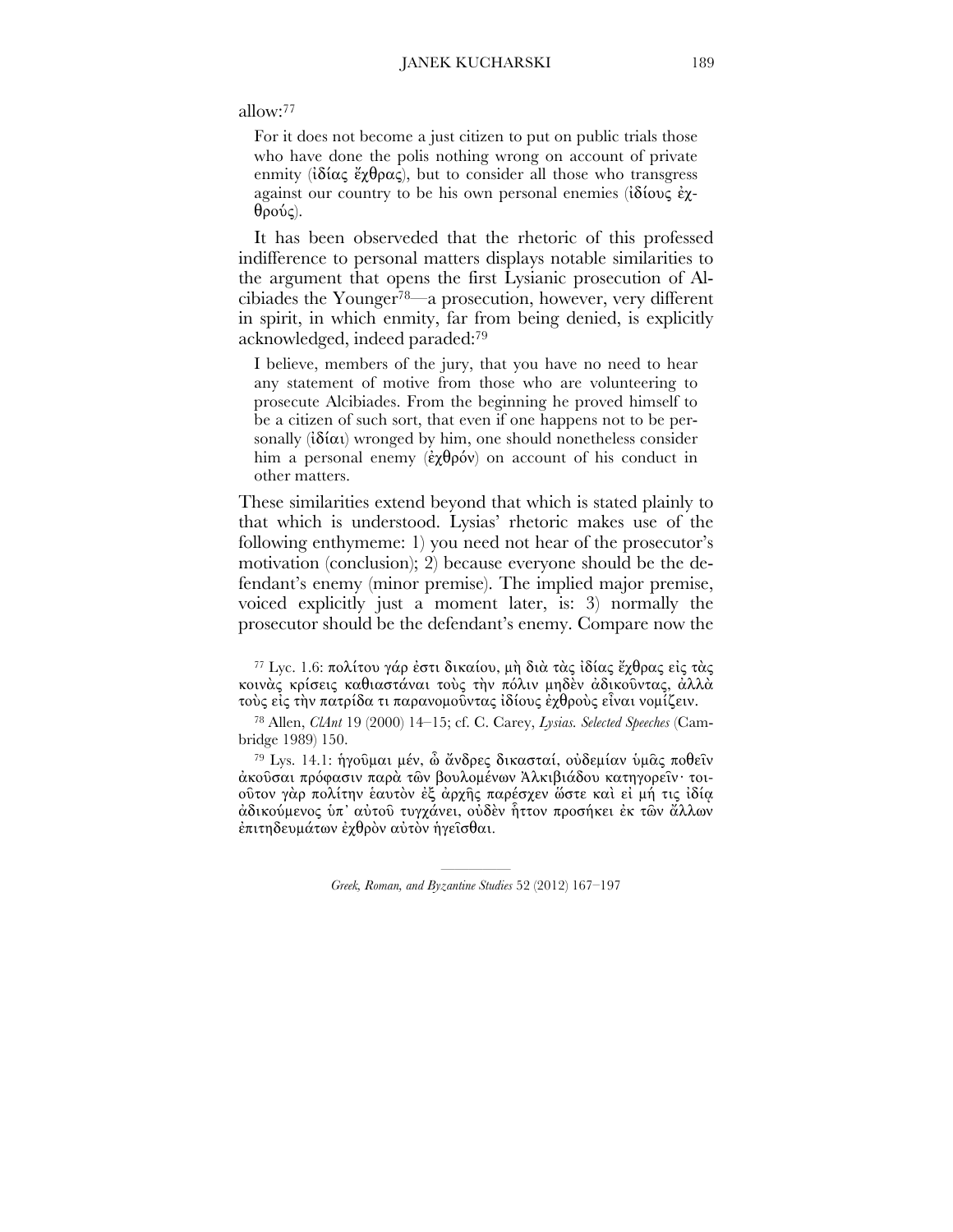train of thought in Lycurgus' argument: 1) I am not prosecuting out of enmity (conclusion); 2) because everyone should be the defendant's personal enemy (minor premise). The implied major premise remains the same. To be sure, Lycurgus does later explicitly condemn vindictive prosecution in general, but with an important qualification: bringing in *false* charges for the sake of enmity. His professed public-spiritedness therefore rests not on rejecting revenge on principle, but on its rhetorical transposition from the individual prosecutor to the entire community, on whose behalf the former may now act as a disinterested agent.80

#### *Patriotic revenge and vindictive sycophancy*

For revenge, it has been traditionally argued (as in the opening quotation), effectively dispels suspicions as to the prosecutor's motivation. If he means to harm his enemy, he is no sycophant.81 "I am not acting as a sycophant, but because I have been wronged (*adikoumenos*) and insulted (*hybrizomenos*), and now I intend to take revenge (*timōreisthai*)," insists bluntly Apollodorus in the very first words of his prosecution of Nicostratus.82 Now, it has been traditionally understood that the term 'sycophant' denoted a very particular sort of villain, one exploiting the institution of volunteer prosecution for the sake of financial gain, sought either through blackmail, litigation for a fee, or money awarded to successful prosecutors in some particular procedures. Since these could hardly be advanced as respectable motives for prosecution, 'professional' sycophants usually had the appearance of righteous and patriotic busy-

82 [Dem.] 53.1; cf. 59.1; Lys. 7.20 (Kurihara's suggestion, *CQ* 53 [2003] 467, that this "cannot be taken as a comment condoning private enmity in so far as it appears alongside 'sycophancy'" is mistaken); Lys. 24.2; Lys. 6.31 is less decisive.

<sup>80</sup> Cf. R. J. Bonner's revealing if inadvertent choice of words: "a new turn to a common sentiment": *Lawyers and Litigants in Ancient Athens* (Chicago 1927) 62.

<sup>&</sup>lt;sup>81</sup> See n.7 above for an overview of the scholarly consensus on this point.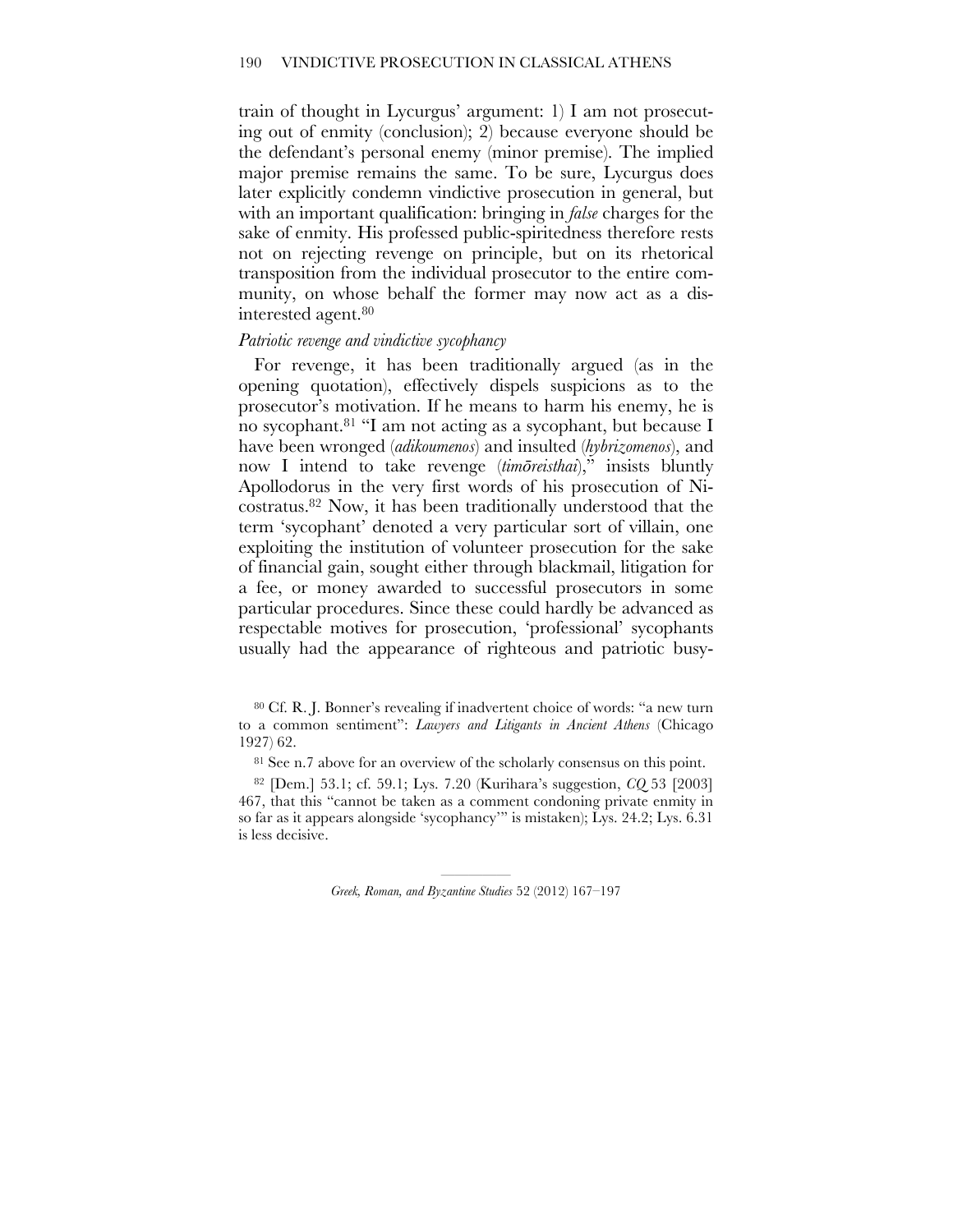bodies.83

The only professional sycophant, however, was probably to be found on the comic stage.<sup>84</sup> For in classical Athens sycophancy was not necessarily a career, but in the first place a term of abuse on which a fuzzily-defined social and rhetorical construct has been erected, that of the perverted Doppelganger of the good citizen-prosecutor. The famous "workshop of sycophants" (*ergastērion sykophantōn*) was not an actual Athenian law office but rather a figure of invective.<sup>85</sup> Money-grubbing may still have been one of the more obvious traits of the 'sycophant', 86 but neither the only one nor even the mandatory

83 Lofberg, *Sycophancy* 26–59; Bonner and Smith, *Administration* II 44–54, "legitimate financial gain" (41), i.e. rewards for successful prosecution perhaps could sometimes be produced as a good motive; cf. [Dem.] 58.13 and Christ, *Litigious Athenian* 142. Patriotic busybodies: Dem. 58.34 (ταῦτα γὰρ οἱ πάντα πωλοῦντες λέγειν εἰθισµένοι εἰσίν), 63–64; cf. D. Harvey, "The Sycophant and Sycophancy: Vexatious Redefinition?" in P. Cartledge et al. (eds.), *Nomos*. *Essays in Athenian Law, Politics and Society* (Cambridge 1990) 103–121, at 114; Christ 147; Yunis, *GRBS* 28 (1988) 379–380.

84 Osborne, *Athens* 216–217; Christ, *Litigious Athenian* 59–67 and in *Kakos* 170–174; Rubinstein, *Litigation* 198 ff.; contra: Harvey, in *Nomos* 114 ff. (but see Christ 67).

85 Cf. [Dem.] 39.2, 40.9. Actual 'bureau' or 'club': Lofberg, *Sycophancy* 60–68; cf. Bonner and Smith, *Administration* II 54 (cautiously); not real: Osborne, *Athens* 217 n.42.

86 The traditional triad, prosecuting for a fee, rewards, and blackmail, is given emphasis by Harvey (in *Nomos* 111 ff.), and criticized Osborne (*Athens* 209–213), who points out the weaknesses of the latter two (few procedures offering rewards; few references to sycophantic blackmail). Rubinstein (*Litigation* 201 ff.) points to other possibilities of 'sycophantic' money-making in the context of *synēgoria*: acting as a 'straw' *grapsamenos* and deserting or sabotaging a team-based prosecution for cash—all the while denying the significance of prosecuting for rewards and blackmail. To the latter the recent debate on the criminalization of withdrawing public prosecutions is highly relevant, cf. Harris, *Democracy* 408–418, 421–422; R. Wallace, "Withdrawing Graphai in Ancient Athens – A Case Study in 'Sycophancy' and Legal Idiosyncrasies," in E. Cantarella et al. (eds.), *Symposion 2003* (Cologne/Vienna) 57–66, with Harris's response at 67–72;.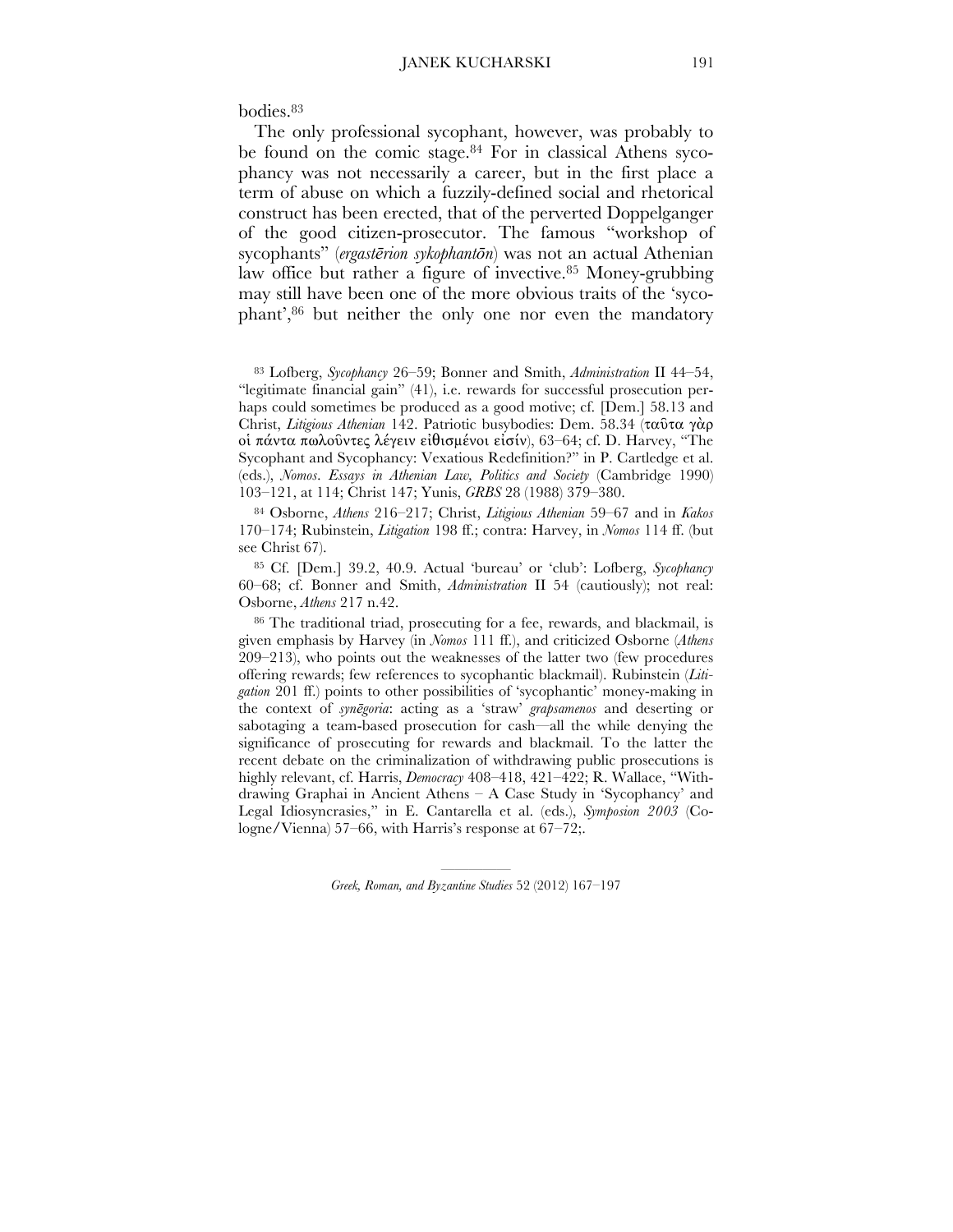one. 87 Revenge therefore might have seemed incompatible with some features of this Protean monster, but not necessarily with all. And indeed in some rhetorical arguments the 'sycophant' and the vindictive prosecutor appear to be working hand in hand.<sup>88</sup> In others, furthermore, allegations of sycophancy are thrown at the speaker's adversaries indiscriminately alongside suggestions that they are motivated by *enmity*. 89 Even vindictive prosecution therefore—whether or not explicitly acknowledged as such by the prosecutor himself—could be 'sycophantized'.

Such ignoble enmity as it is constructed in the extant speeches—prosecution and defense alike—has its distinctive characteristics. It is coupled with envy and spite, whereas 'good' forensic revenge is fuelled by sincere indignation at one's personal grievances and the defendant's public transgressions.90 It is incommensurate with the wrongs suffered by the prosecutor, who thus proves to be a pest causing both the defendant and the jury unnecessary trouble on account of his petty over-

88 E.g. Lys. 7.1, 30, 38–39; Andoc. 1.104; Dem. 23.190; Dem. 57.57 probably a private lawsuit (*ephesis*), cf. Rubinstein, *Litigation* 61–62 n.99, and MacDowell, *Demosthenes* 288 n.4; contra Hansen, *Apagoge* 64 n.26 (*graphē xenias*).

89 E.g. Lys. 19.2, 64 (enemies), 9 (sycophants); 21.17 (both); Dem. 18.123 ff. (enemy), 242, 266 (sycophant); Aeschin. 2.5 (both); cf. Lys. 3.44 (sycophant); 4.13 (enemy), 14 (sycophant)—probably public lawsuits, see D. Phillips, "*Trauma ek pronoias* in Athenian Law," *JHS* 127 (2007) 74–105; Dem. 57.34 (sycophant), 61 (hereditary enemy) 50 (both). Similar conclusions (on the basis of Dem. 57) have been reached by Alwine in his forthcoming book (ch. 3).

90 Envy and spite: Dem. 18.279, 121, 315; 23.188; Aeschin. 2.22, 139. Cf. D. Cairns, "The Politics of Envy: Envy and Equality in Ancient Greece," in D. Konstan and K. Rutter (eds.), *Envy, Spite, and Jealousy: The Rivalrous Emotions in Ancient Greece* (Edinburgh 2003) 235–252. 'Proper' enmity contrasted with envy: Lys. 24.1 ff.; cf. Cohen, *Law, Violence* 81 ff.

<sup>87</sup> A systematic list is given by Harvey (in *Nomos* 112 ff.): false charges, sophistical quibbling, slander, overlitigiousness, and raking up old charges; the first four are given emphasis by Osborne (*Athens* 207–217) at the expense of the pecuniary side of sycophancy.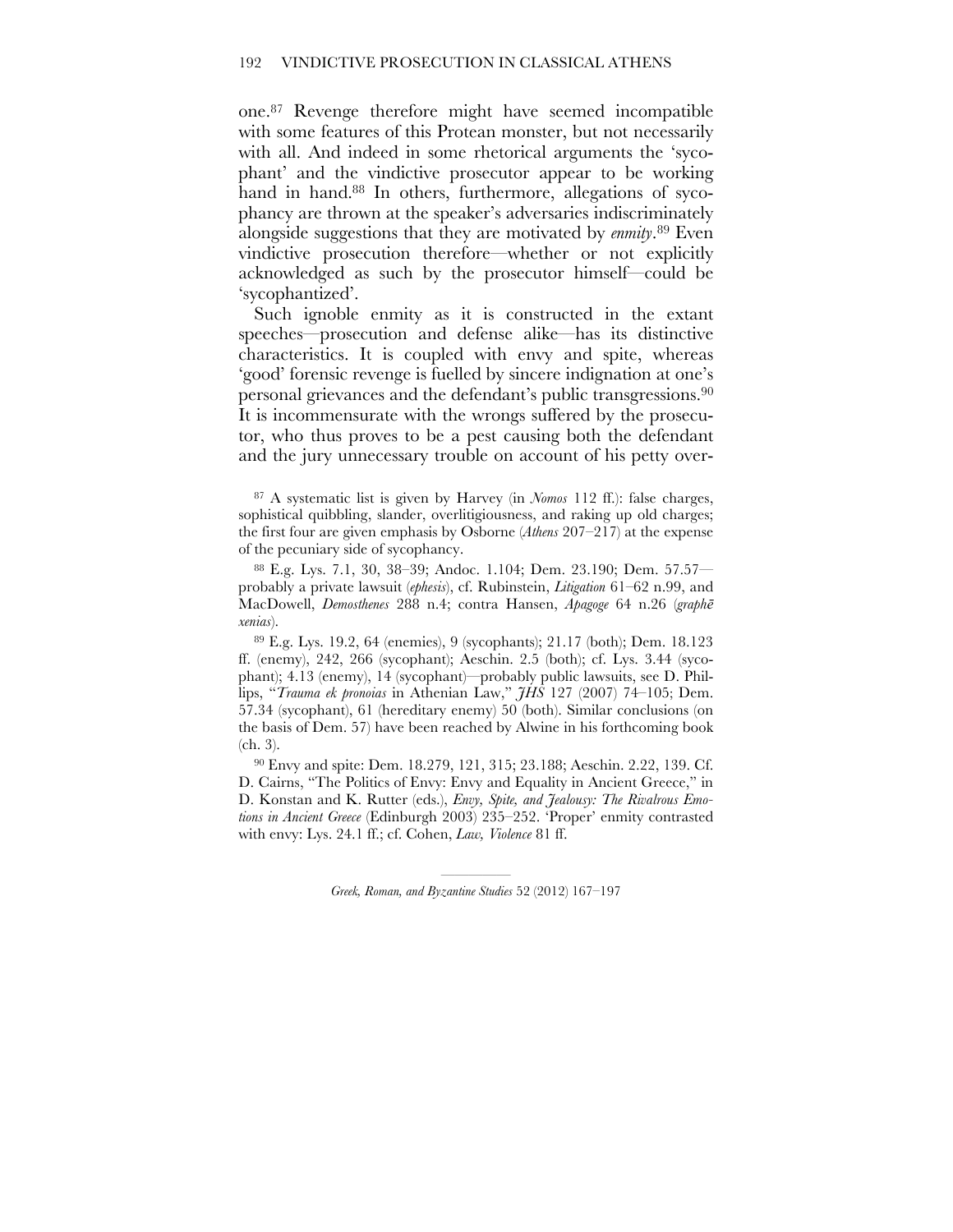#### JANEK KUCHARSKI 193

sensitivity (indeed meddlesomeness); a 'proper' vindictive lawsuit, on the other hand, is launched only in the face of truly heinous, hubristic injuries, testimony to which is also the fact that the speaker has endured repeated provocations or that the present court vengeance has been urged upon him by others.<sup>91</sup> It is finally selfish and not infrequently contrary to the interests of the people, whereas respectable enmity always serves the common good.92 These are of course nothing more than rhetorical phenomena; an actual prosecution launched for the sake of revenge could be constructed either way by either side, depending on their choice of forensic strategy (and of course the factors determining such choice).93

An area in which the figures of the sycophant and the (bad) vindictive litigant may have been seen to cooperate most harmoniously was the baseless prosecution—a rhetorical, conceptual area, to be sure. According to Osborne, this in fact was the defining trait of the Athenian sycophant.94 He who wanted revenge, on the other hand, may well have been above petty money-grubbing,95 but he was also likely to trump up false accusations in order to make the life of his enemy at least a little harder.<sup>96</sup> If the defense managed to persuade the jury of

91 Incommensurate: Lys. 9.15; Dem. 18.277; pest: Osborne, *Athens* 217; repeated provocations: [Dem.] 53.14–18; urged by others: [Dem.] 59.12. Cf. Cohen, *Law, Violence* 103–104, and Allen's remarks (*World of Prometheus* 162 ff.) on the sycophant's inappropriate "economy of spending" anger.

92 Contrary: cf. Dem. 18.277, 23.190; serving the common good: Antiph. 6.9; Aeschin. 1.2; Dem. 22.1, 24.8, [59].12, 126 (a common motif).

93 Discussed by Rubinstein (in *Cambridge Companion* 129–145) and Christ (*Litigious Athenian* 148–159). Cf. Cohen, *Law, Violence* 85: "Athenian judicial orations … should not be read as repositories of moral verities about enmity, vengeance and the like, but rather as a record of the ongoing discursive construction of those values through the interpretative and manipulative practices of forensic rhetoric" (cf. 105 ff.).

94 Osborne, *Athens* 216; cf. Harvey, in *Nomos* 112 and n.33.

<sup>95</sup> Cf. Lys. 4.13: "they want no money, but eagerly seek to deprive one of his homeland"—of the speaker's enemies and adversaries.

<sup>96</sup> Unsurprisingly this is the charge leveled at prosecutors whose enmity is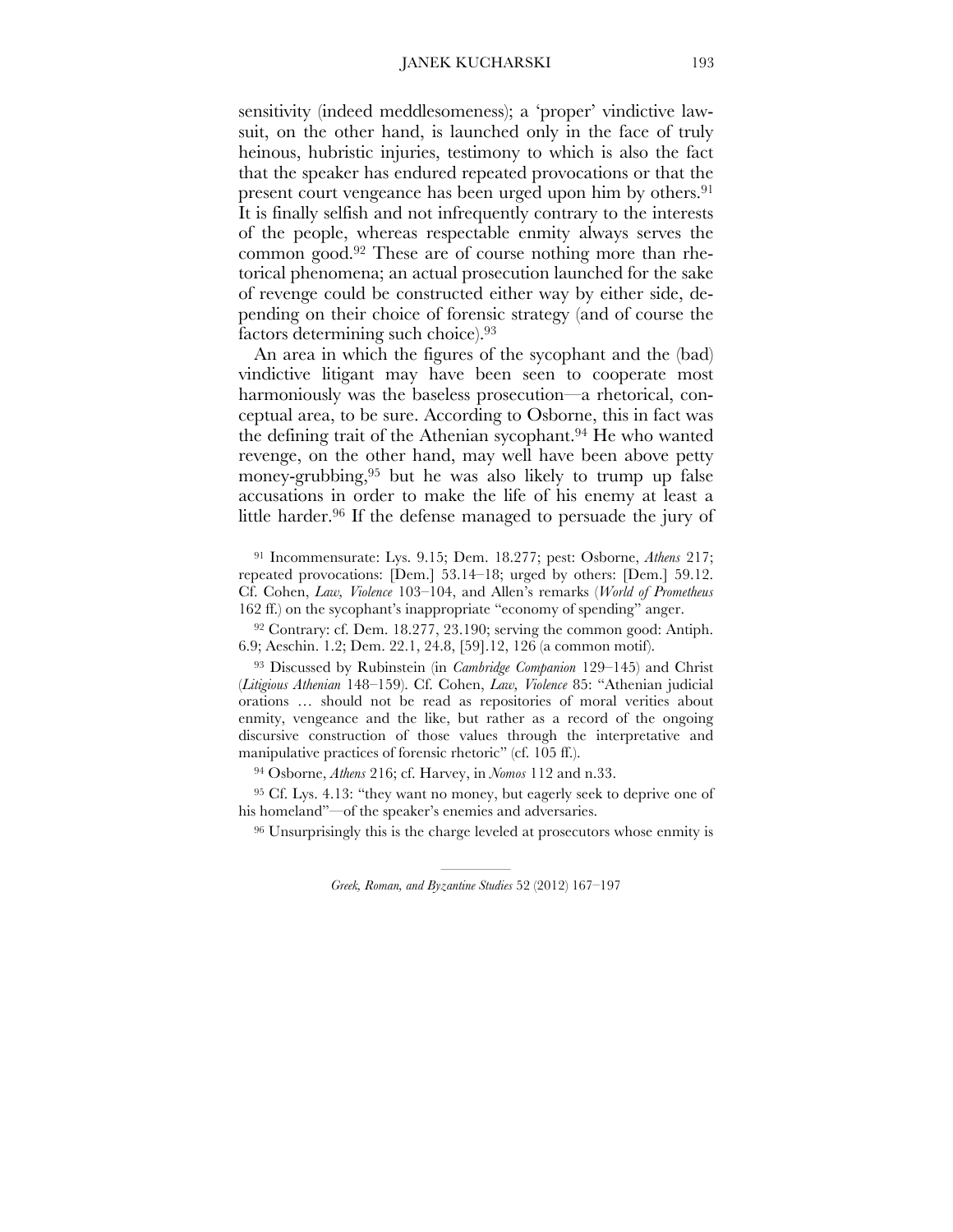this, the vindictive prosecutor risked not only the case he pled, but may have also faced a heavy fine, partial disenfranchisement<sup>97</sup> and subsequent liability to the procedures against sycophancy.98

According to Harris the existence of these punitive measures provides the crowning proof that the Athenian courts "were not designed to be just another arena for citizens to pursue private feuds or to harass their enemies with suits lacking any legal merit."99 Though the second part of this assertion can hardly be contested, the first seems far less plausible. Indeed when faced with an entire sequence of penalties for frivolous litigation, a would-be vindictive prosecutor might have thought twice before taking his chances with a trumped-up lawsuit. It does not necessarily mean, however, that he would forego the pursuit of his private feud when an opportunity to harass his enemy on a better case presented itself.<sup>100</sup> This in fact the team Diodorus/Euctemon did twice: 101

97 If the prosecution failed to secure one-fifth of the jury's votes; exempt from this were *eisangeliai* and perhaps *euthynai* and *dokimasiai* (but not *dokimasia rhētorōn*). Somewhere after 333 the fine of 1000 drachmas was introduced for failed or dropped *eisangeliai*; no form of partial *atimia*, however, is mentioned here, cf. Hansen, *Eisangelia* 29 ff.; MacDowell, *Law* 64.

<sup>98</sup> For the association of decisive failure in court and sycophancy see e.g. Dem. 25.83, Hyp. 3.34; cf. Harvey, in *Nomos* 106; Christ, *Litigious Athenian* 64. Numerous procedures were available here (testimony to Osborne's thesis on the flexibility of Athenian law: *Athens* 171–204): *graphē*, *probolē*, *eisangelia* (Isoc. 15.313–314; *Ath.Pol.* 43.5, 59.3), perhaps also *endeixis*, *apagōgē*, and *phasis*.

99 Harris, *Democracy* 405, cf. 418.

 $\overline{\phantom{a}}$ 

100 "Fortunate indeed was the man who could catch his enemy in a breach of the law": Bonner, *Lawyers* 62.

<sup>101</sup> Dem. 24.8: ίδὼν δ' ήδικηκότα κοινῆ πασαν τὴν πόλιν ... ἦλθον ἐπ'

produced as a negative: Lys. 7.30, 38; 9.7, 10; 21.17; cf. Lyc. 1.5–6; Dem. 23.190 (both prosecution speeches); Dem. 18.123, 141, 143 (of a protest in the Assembly). An example of such double construction of this topos may have been the case Euctemon vs. Androtion (Dem. 22): the prosecution advances (proper) enmity as a respectable motive, whereas the defense, arguably, attempted to produce it as a negative (22.59).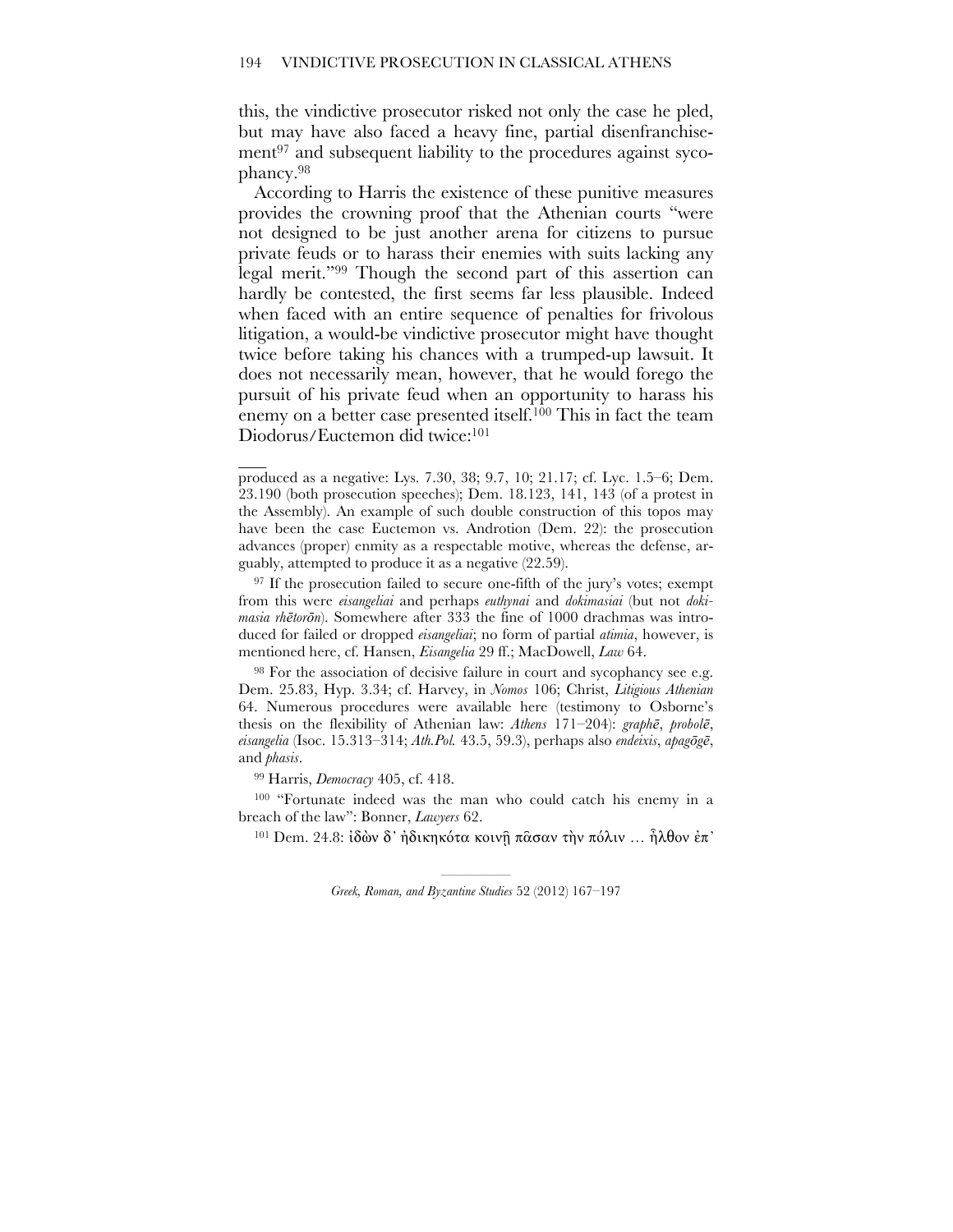*Having noticed* (ἰδών) that he [Androtion] has committed a crime against the entire polis at large … I have moved against him with Euctemon, considering it a good opportunity simultaneously to help the polis and to take revenge (τιµωρίαν … λαβεῖν) for what I have suffered.

Others did not even content themselves with simply waiting for their foes' false step. As Epichares sincerely admits, he had done "extensive research" into Theocrines' activities until he "found" a good case to bring him to court—and to get his revenge.102 All this is of course rhetoric. We do not know if indeed these two cases were as good as the speakers would have us believe. It does, however, show that in the public discourse of classical Athens vindictive and frivolous prosecution were quite distinct phenomena, overlapping only to a certain degree, which, in turn, proves that the penalties against the latter could only to a limited extent appear as set against the former.

#### *Conclusion*

 $\mathcal{L}_\mathcal{L}$ 

We have no reason to believe that classical Athens was a society in which revenge by whatever means was an absolute moral imperative, nor even that, in terms of rhetoric, it was the magic wand dispelling the suspicions and anxieties—conceptualized as 'sycophancy'—surrounding the institution of volunteer prosecution. There is, however, sufficient evidence that properly constructed prosecutorial vindictiveness could be advanced as a respectable motive for undertaking public litigation and this also on behalf of the entire community. Recent attempts to do away with this phenomenon, by playing down its significance or by burying it beneath numerous 'exceptions', fail to persuade.

All this, however, need not be taken as an attempt to ques-

αὐτὸν µετ᾿ Εὐκτήµονος, ἡγούµενος ἁρµόττοντ᾿ εἰληφέναι καιρὸν τοῦ βοηθῆσαί θ᾿ ἅµα τῇ πόλει καὶ τιµωρίαν ὑπὲρ ὧν ἐπεπόνθειν λαβεῖν.

<sup>102</sup> "Extensive research," τὰ πλεῖστα ἐξητακέναι, [Dem.] 58.19 (V. Bers's translation); "we found," ηὑρίσκομεν (58.5)—since he was aided in this and instigated by his father.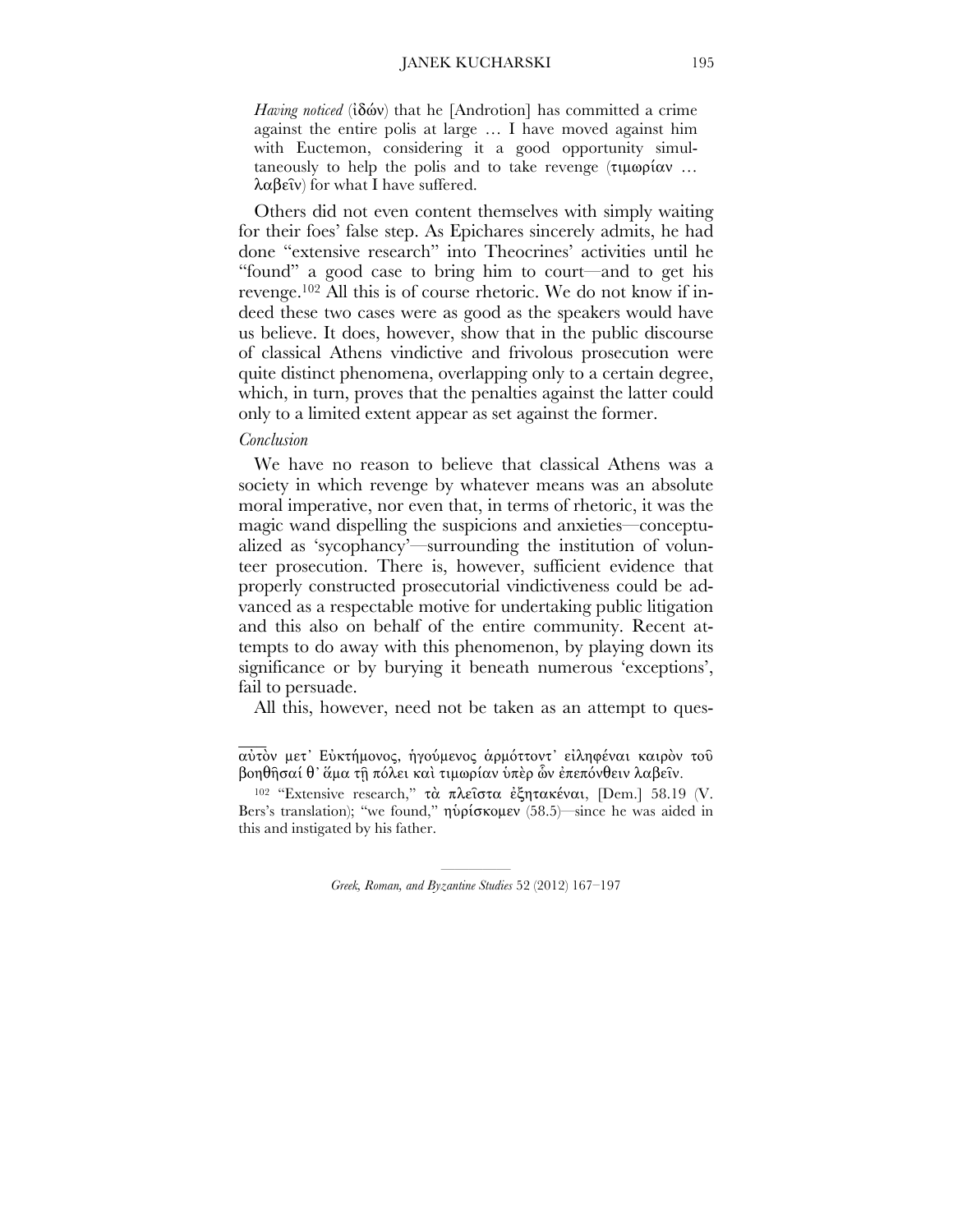tion the validity of the rule of law model altogether. The problem lies in the attempt to map the legal system of classical Athens and its discourses on the notional grid of modern philosophy of law, where indeed revenge and the administration of justice are decidedly at odds with each other. Rule of law excludes revenge—or, if you will, feuding—on principle, and, according to some more traditional, evolutionary models, supersedes it as the society evolves. Faced with such an alternative on the one hand and with the contradictory evidence from the orators on the other, we are indeed bound to choose between the two mutually exclusive models of Athenian litigation: feuding or the rule of law.103

This fundamental, stark opposition, however, may have been wholly alien to the public discourse of classical Athens. Indeed in the orators revenge and rule of law are sometimes represented as antagonistic principles—with a positive emphasis on the latter, of course. More frequently, however, a very different picture presents itself, where, far from mutually exclusive, they are in fact seen as synergistic forces in the working of the legal system. Revenge, in other words, may have been sometimes constructed as opposed to law enforcement, but it was not so by definition. This is the very least one might expect of a legal discourse which did not even strictly distinguish revenge from punishment on the notional level.104 Perhaps in reality these

103 Harris, in *Symposion 2001* 133–139, disputes the validity of the notion of feud in relation to the Athenian legal system and practice (contra Cohen, *Law, Violence* 87–118). This however unduly plays down the perpetuation of some conflicts and does not take into account the way conflict is constructed and perceived by the orators themselves. Demosthenes, for example, explicitly links his quarrel with Meidias with the troubled history of his litigation against his guardians, in which Medias' brother, Thrasylochos, played a significant role (Dem. 21.77 ff.).

104 See esp. L. Gernet, *Recherches sur le developpement de la pensée juridique et morale en Grèce ancienne* (Paris 1917) 97–178; cf. Allen, *World of Prometheus* 68– 72; S. Saïd, "La tragédie de la vengeance," in R. Verdier et al. (eds.), *La Vengeance. Etudes d'ethnologie, d'histoire et de philosophie* IV (Paris 1981) 47–90; C. Milani, "Il lessico della vendetta e del perdono nel mondo classico," in M.